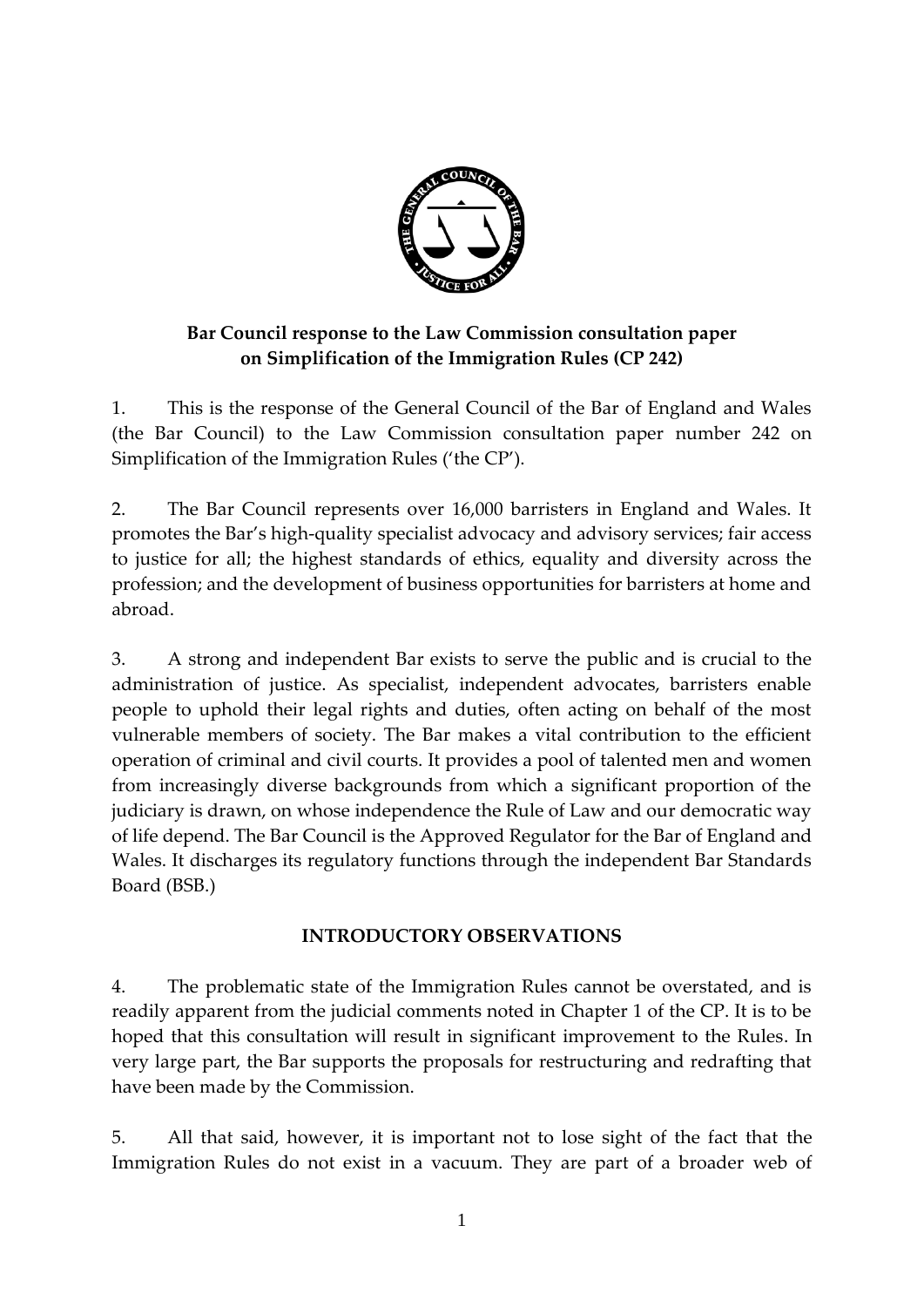immigration law and guidance many parts of which suffer from the same vices as the Rules. The overall legislative scheme governing immigration in the United Kingdom is hugely complex, and only growing in complexity as successive Immigration Acts overlay, amend and expand previous legislation.

6. The complexity in the Rules and immigration law more broadly is at least in part attributable to the uniquely controversial position the topic of immigration holds in domestic political discourse. The CP rightly identifies a number of specific drivers of complexity in the Rules: the introduction of a "*points based system*", the attempted codification of Article 8 ECHR within the Rules, the requirement, in line with the Supreme Court's decision in *Alvi v Secretary of State for the Home Department* [2012] 1 WLR 2208, to move extensive qualifying criteria from Home Office guidance into the Rules. Underpinning all of this, however, is the fact that the policy which the system of immigration control in the United Kingdom is intended to reflect is in a state of perpetual flux. Current indicators are that this is likely to continue and quite possibly accelerate. Whilst this remains the case, there are in our view limits to what can be achieved through restructuring and redrafting the Rules, however necessary that process may be in itself.

### **CONSULTATION RESPONSES**

#### **CHAPTER 1: INTRODUCTION**

#### **Consultation Question 1 (Paragraph 1.43): Do consultees agree that there is a need for an overhaul of the Immigration Rules**

7. Yes. There is a pressing need for the Immigration Rules to be reformed for all of the reasons identified in Chapter 1. Piecemeal, confusingly structured and poorly drafted additions to the Rules over recent years have rendered them unnecessarily complex and hard to navigate. They are near impenetrable for non-expert users and, as Underhill LJ observed in the *Singh* case, they are not readily understandable, even for ordinary lawyers and other advisers.<sup>1</sup>

#### **Consultation Question 2 (Paragraph 1.44): Do consultees agree with the principles we have identified to underpin the drafting of the Immigration Rules?**

8. Yes.

<u>.</u>

**Consultation Question 3 (Paragraph 1.45): We provisionally consider that the Immigration Rules should be drafted so as to be accessible to a non-expert user. Do consultees agree?**

<sup>1</sup> *Singh v Secretary of State for the Home Department* [2015] EWCA Civ 74 at [59], cited at 1.5.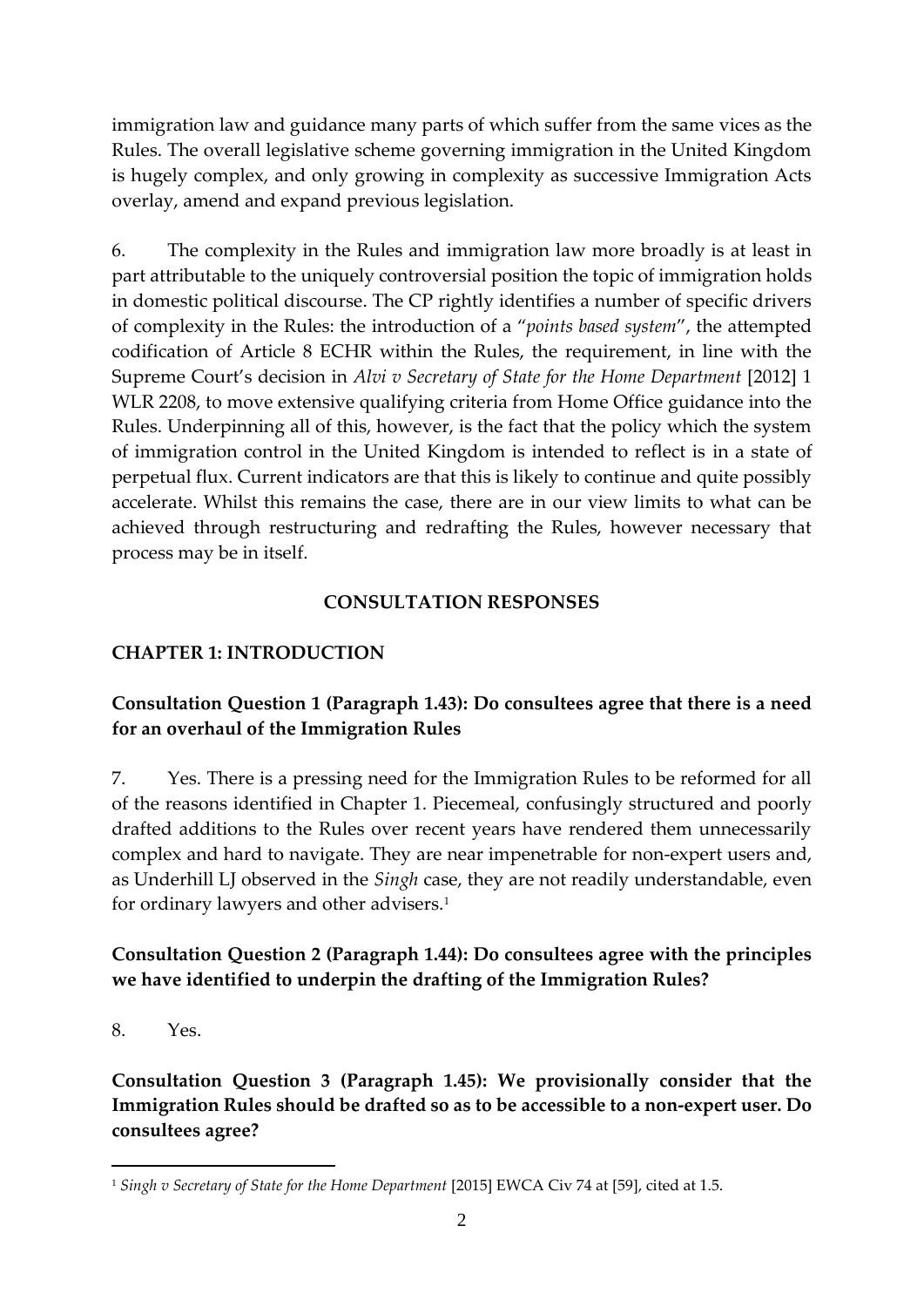9. Yes, for two reasons in particular, echoing the citations at paragraphs 1.34 and 1.35 of the CP. First, we agree with the observation at paragraph 1.33 that it is "*unlikely, due to cost and accessibility from abroad, that more than a fraction of* [the 3 million applications made in the year to June 2016] *were made with professional assistance*." As such, there is a particularly compelling case, grounded in Rule of Law principles, that the Rules be accessible to non-expert users. Second, we agree that, even if the Rules are drafted with the needs of non-expert users at the forefront, the needs of expert users need not be compromised.

10. We note ILPA's query as to whether making the Rules accessible to non-expert users extends to those for whom English is not a first language. We agree with the view expressed at 1.33, fn25, of the CP that good drafting makes the translation of the Rules easier where users are not English speakers. As such, the proposed changes are likely to benefit users who are not native English speakers.

## **Consultation Question 4 (Paragraph 1.46): To what extent do consultees think that complexity in the Immigration Rules increases the number of mistakes made by applicants?**

11. Complexity in the Rules, and the frequency with which the Rules and associated guidance change, reduces the clarity and certainty of the Rules and makes it extremely difficult for applicants to understand the criteria for eligibility under the Rules and/or the evidential requirements for a successful application.

12. Complexity in the Rules and guidance also contributes to poor understanding of the Rules by decision-makers and poor-quality decisions; the reduction in appeal rights means that frequently such decisions are not scrutinised by the First Tier Tribunal. By way of example, we note that in its report *Handling of the Windrush situation<sup>2</sup>* , the National Audit Office identified the fact that "*individuals found the immigration systems and the rules governing different immigration statuses complex and confusing*" as a factor that increased the risk of people with the right to remain in the UK being incorrectly detained or removed. The complexity and confusion "*meant that these individuals applied for visas for which they were ineligible, or did not keep or renew documentation demonstrating their current immigration status*" (para 3.6).

**Consultation Question 5 (Paragraph 1.47): This consultation paper is published with a draft impact assessment which sets out projected savings for the Home Office, applicants and the judicial system in the event that the Immigration Rules are simplified. Do consultees think that the projected savings are accurate?**

<sup>2</sup> HC 1622 Session 2017–2019, 5 December 2018.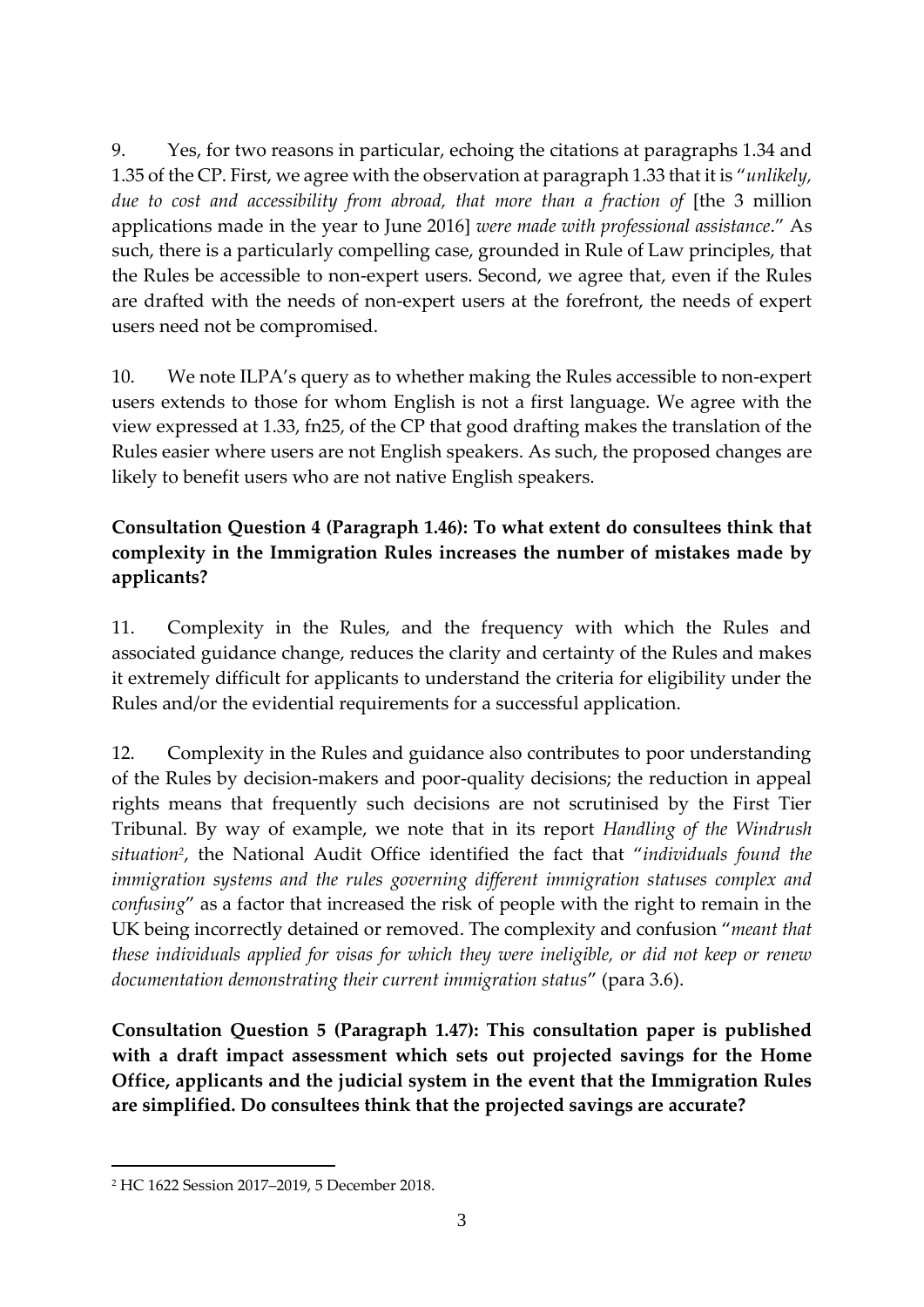13. We are not in a position to comment on the accuracy of the projected savings in the draft impact assessment. The focus of the analysis in the assessment is primarily on cash savings that are likely to result for HMCTS and time savings for the Home Office.

14. Whilst it is no doubt very hard to quantify the potential financial impact on applicants, we believe that if the project to simplify the Rules succeeds the likely savings for applicants overall will be sizeable (albeit this will vary significantly between different classes of applicant) because, *inter alia*:

- There will be fewer wasted application fees because fewer applications that are capable of succeeding will fail on technicalities;
- Greater clarity should result in a reduction in unmeritorious applications being lodged, with the consequential lost application fees;
- The need for legal advice will be reduced, and the time required to advise applicants should also be reduced;
- There will be fewer legal challenges, saving both the costs of advice and representation, and court fees.

### **CHAPTER 3: THE STATUS OF THE IMMIGRATION RULES**

**Consultation Question 6 (Paragraph 3.22): Do consultees agree that the unique status of the Immigration Rules does not cause difficulties to applicants in practice?**

15. Yes.

1

# **CHAPTER 4: INSTRUCTIONS, GUIDANCE AND PRESCRIBED FORMS**

## **Consultation Question 7 (Paragraph 4.29): To what extent is guidance helpfully published, presented and updated?**

16. Home Office guidance for both decision-makers and applicants is often poor: it can be hard to find specific guidance or to track changes to guidance and there is no consolidated, indexed archive of previous versions of guidance.<sup>3</sup> Guidance is verbose, repetitive and voluminous, <sup>4</sup> and in places simply re-states what is said in the Rules. It

<sup>&</sup>lt;sup>3</sup> Previous versions can be accessed through the UK Government Web Archive section of the National Archives website, but this is not indexed, involves potentially extensive searching, and historic versions cannot always be located.

<sup>4</sup> E.g. There are headings "*Modernised Guidance*" and "*Modernised Cross Cutting Guidance*" where one could never predict the contents without reading every page.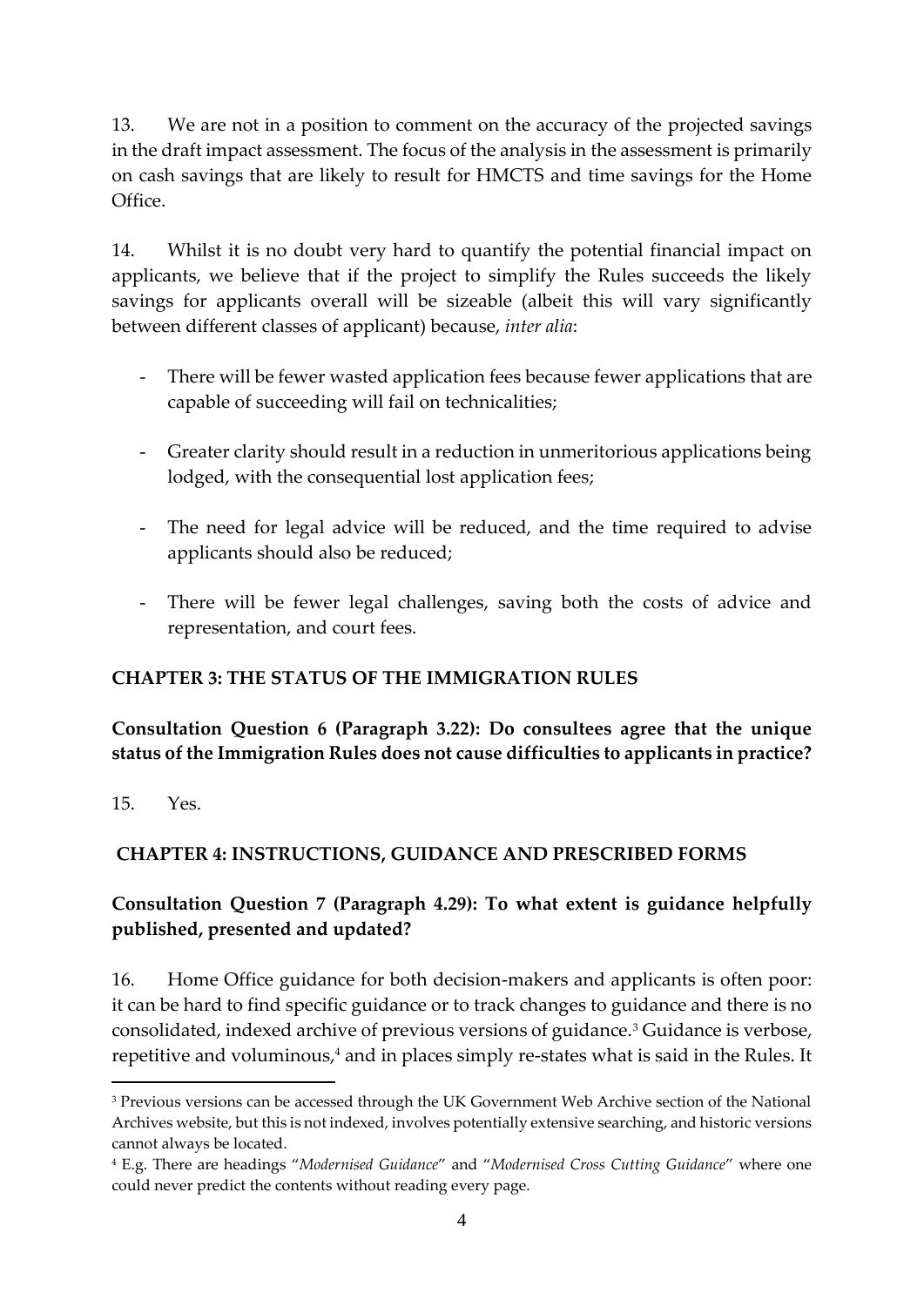changes frequently for reasons which are unclear, and even for experienced practitioners it can be difficult to keep track of which version is operational.

17. One example is the guidance on applications for leave to remain. A web search for 'guidance leave to remain' produces a primary link to guidance on validation, variation and withdrawal of applications for leave to remain; that guidance (25 pages) has been updated 9 times since it was published in 2013. The Home Office publishes separate guidance on various aspects of leave to remain (which is not immediately apparent on a search) including on discretionary leave to remain (26 pages), refugee leave (11 pages), settlement protection / indefinite leave (47 pages), revocation of indefinite leave to remain (21 pages), calculating the continuous period of residence for the purposes of indefinite leave to remain (19 pages), restricted leave (35 pages), considering human rights claims (33 pages), Appendix FM family life (partner or parent) (125 pages), etc. More than one guidance document may be relevant to any given application. Finding most of this guidance requires prior (expert) knowledge of the difference between various categories of leave and the basis on which applications may be refused.

18. Some parts of the Rules have separate lengthy and detailed guidance documents governing different aspects. Chapter 8 of the Immigration Directorate Instructions deals with applications under Appendix FM, for example, and incorporates different guidance documents for family life applications as a partner or parent on the 5 year route (125 pages), applications as a partner or parent on the 10 year route (104 pages), English language requirements (28 pages), forced marriage (6 pages), recognition of marriage and divorce (13 pages), polygamous marriage (6 pages), domicile (14 pages), financial requirements (79 pages), financial requirements for armed forces (79 pages), maintenance (27 pages), genuine and subsisting relationships (6 pages), eligibility (7 pages), children (15 pages), further guidance on children (16 pages), and adult dependent relatives (33 pages). That does not include separate guidance on transitional arrangements for each category, which amounts to a further 17 documents; nor does it include guidance on general grounds for refusal (152 pages) which applies to all applications. Even for experienced practitioners it can be very difficult to identify where relevant guidance may be found on any given issue.

## **Consultation Question 8 (Paragraph 4.30): Are there any instances where the guidance contradicts the Immigration Rules and any aspects of the guidance which cause particular problems in practice?**

19. We are not able to express a view on this question.

**Consultation Question 9 (Paragraph 4.46): To what extent are application forms accessible? Could the process of application be improved?**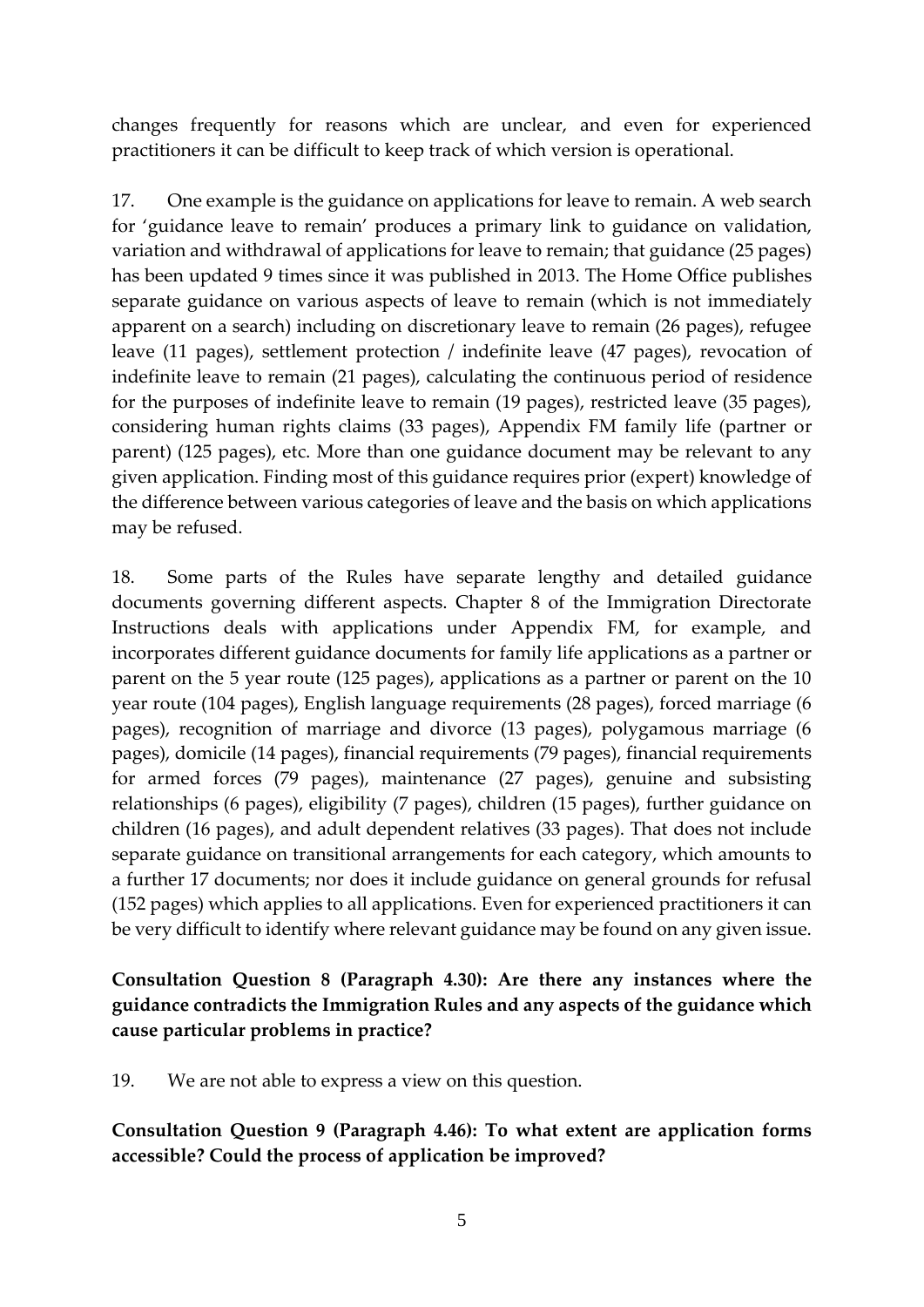20. We are not aware of any concerns about the accessibility of application forms per se. However, now that forms are to be completed online, it is difficult for advisors to see the present version of the form in a complete version (whereas they were previously available to download as pdf files). This is problematic from an adviser's perspective. Clients may seek advice on one particular aspect of an application, and it is disproportionately expensive to work through an entire online application form just to find a single page. We would suggest that downloadable pdf applications forms should be available for reference alongside the online application system.

# **CHAPTER 5: RECENT DRIVERS OF LENGTH AND COMPLEXITY IN THE IMMIGRATION RULES**

**Consultation Question 10 (Paragraph 5.53): We seek views on the correctness of the analysis set out in this chapter of recent causes of increased length and complexity in the Immigration Rules.**

21. We believe the analysis of recent causes of length and complexity in the Rules is sound.

**Consultation Question 11 (Paragraph 5.54): We seek views on whether our example of successive changes in the detail of evidentiary requirements in paragraph 10 of Appendix FM-SE is illustrative of the way in which prescription can generate complexity.**

22. The account of successive changes to paragraph 10 of Appendix FM-SE is illustrative of the way in which evidential prescription can generate complexity.

## **Consultation Question 12 (Paragraph 5.55): We seek views on whether there are other examples of Immigration Rules where the underlying immigration objective has stayed the same, but evidentiary details have changed often.**

23. Rule 245AA is intended to help migrants who have missed out the odd piece of information or part of a document: it has changed, however, several times in the last few years, so that the precise fixes available have varied.

24. The requirements of various routes within Part 6A found in Appendix A have altered many times: see eg the method of calculating excess absence under Rule 245AAA, or the evidential requirements of the Entrepreneur route.

## **CHAPTER 6: A LESS PRESCRIPTIVE APPROACH TO THE IMMIGRATION RULES?**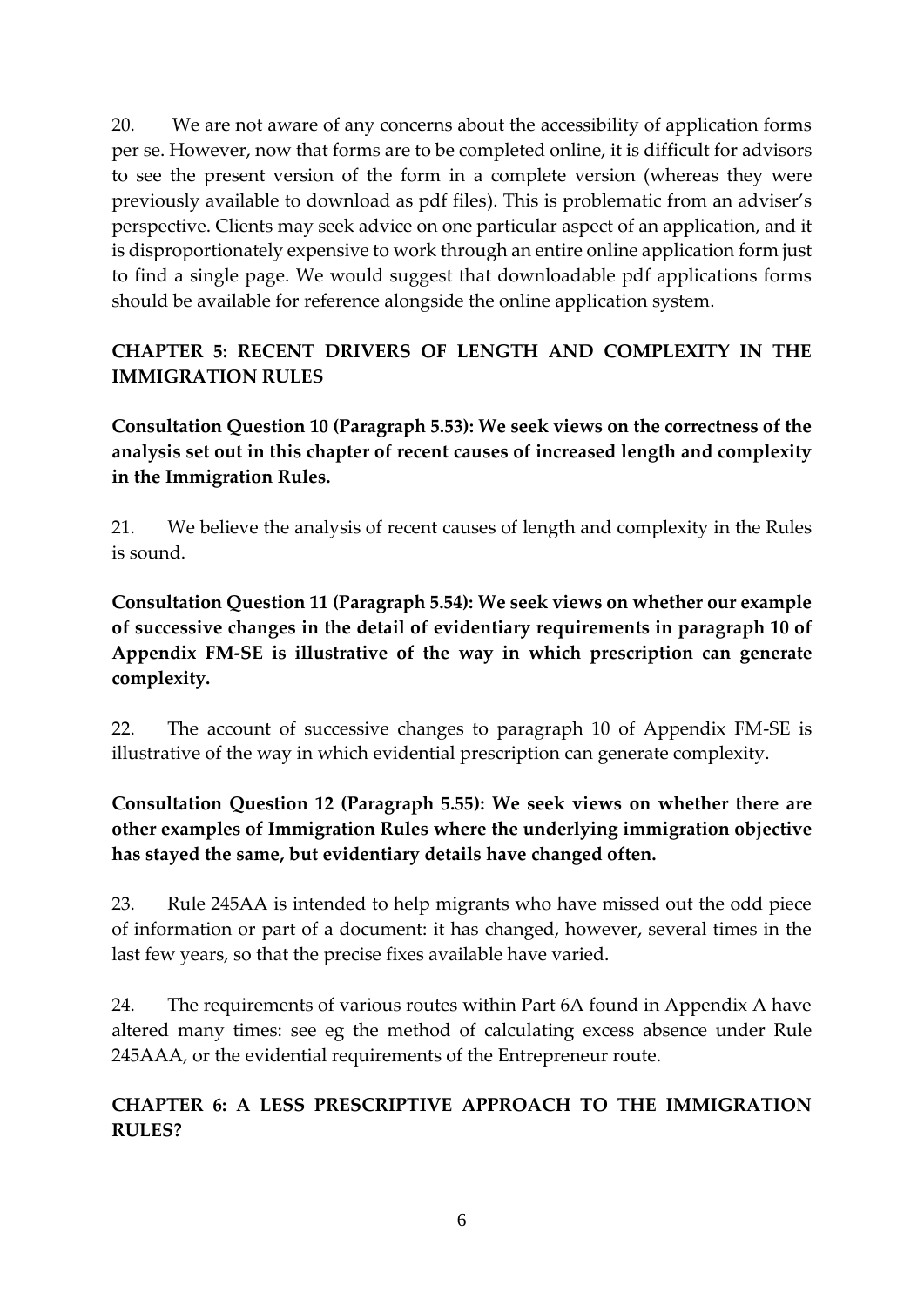## **Consultation Question 13 (Paragraph 6.72): Do consultees consider that the discretionary elements within Appendix EU and Appendix V (Visitors) have worked well in practice?**

25. The experience of one contributor is that the Appendix V discretion does not work well in practice. This chimes with one detailed response to ILPA's call for evidence, where the respondent stated that "*the discretionary elements within Appendix V have many faults and lead to many poor-quality decisions which cannot be challenged*", and that such refusals have a knock-on effect on the prospects of future applications succeeding.<sup>5</sup>

26. The discretionary elements within Appendix EU are viewed as having worked well in practice thus far.

27. The organisation Rights of Women ('RoW') was involved in the second Private Beta Testing Phase for Appendix EU,<sup>6</sup> assisting 12 women and their dependants to make applications. Some of the women did not have evidence of residence for the requisite periods in the form listed in the relevant Home Office guidance. They were assisted by RoW in identifying other evidence of residence. RoW's experience was that the discretion-based approach was effective for women who had gaps in their evidence of residence.

28. In one case, the woman that RoW was supporting was eligible for settled status based on her length of residence, but had significant gaps in her documentation owing to a history of modern slavery, sexual violence and homelessness in the United Kingdom. RoW provided evidence to the Home Office in the form of a letter from a support worker setting out the woman's background, and identifying points in time when official records may have been generated (an arrest, and an application for an NI number). The Home Office made checks which resulted in evidence of the woman being in contact with them coming to light. RoW themselves obtained evidence of the NI number application. Based on this evidence alone and taking into account the woman's circumstances, the Home Office granted settled status.

29. This is clearly an example of discretion in the Rules working well (relying on best evidence and taking account of broader personal circumstances). However, it is worth noting that the woman in question was legally represented, and that this happened during the pilot scheme when the volume of applications was relatively

1

<sup>5</sup> See ILPA *CONSULTATION RESPONSE: Appendix A – survey responses*, Respondent B, answers to Q7 and Q8 for further detail.

<sup>6</sup> According to the Home Office document *EU Settlement Scheme: Private Beta Testing Phase 2 Report* (p.2):

<sup>&</sup>quot;*Private beta phase 2 (PB2) of the EU Settlement Scheme has been successful, with 29,987 applications submitted from 1 November to 21 December 2018, enabling us to prove the functionality of the end-to-end online application process*."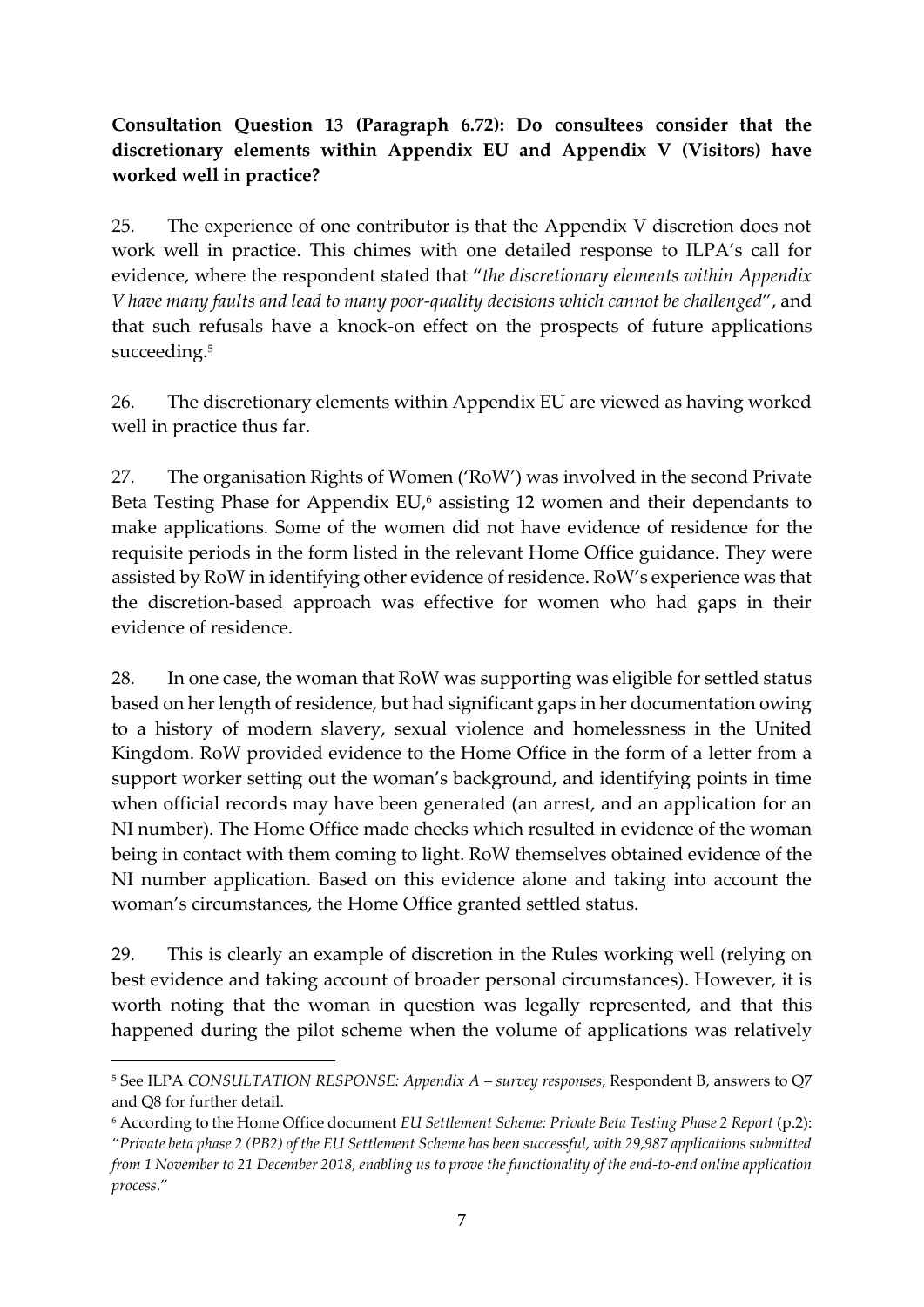low and there was a focus on processes and outcomes with a view to improving the system.

30. In some respects the EU settlement scheme as codified in Appendix EU is not a good comparator for the Rules more generally. It has only been fully open since 30 March 2019 and, as the CP recognises at 6.53, the Scheme is unique in its intent and the circumstances of its implementation.<sup>7</sup> Nevertheless, with those caveats, the way Appendix EU appears to be operating in practice demonstrates that a move away from a highly prescriptive approach to a more flexible and purposive approach to ascertaining whether relevant criteria are satisfied can be operated successfully.

## **Consultation Question 14 (Paragraph 6.91): We seek views as to whether the length of the Immigration Rules is a worthwhile price to pay for the benefits of transparency and clarity**.

31. Significant parts of the Rules in their current form lack transparency and clarity. They are also very long. The length of the Rules in their current form has not aided transparency or clarity.

32. We do not think that the overall length of the Rules, as a factor in and of itself, is of great significance. However, it is undoubtedly the case that rigid and very detailed evidential prescription, which is one factor contributing to the overall length of the Rules, is a barrier to clarity and ease of use.

### **Consultation Question 15 (Paragraph 6.92): We seek consultees' views on the respective advantages and disadvantages of a prescriptive approach to the drafting of the Immigration Rules**.

33. In discussions about the CP, this has been the most contentious issue: 8

1

a. On the one hand, overly detailed prescription, as currently found in (for example) Appendix FM-SE, leads to individuals whose circumstances in

<sup>7</sup> "*Appendix EU has unique features and will have represented a significant challenge to the drafters. The Rules have needed to incorporate many aspects of the existing EU law free movement regime into domestic immigration law. They also needed to take into account the more favourable provisions the government has decided to implement for the EU scheme, and the relevant terms of the draft Withdrawal Agreement*."

<sup>8</sup> This is reflected in the responses received by ILPA to its call for evidence. Respondent A was strongly supportive of increased discretion, but on the express basis that this be "*balanced by an adequate system of appealing to an independent tribunal*," which is a separate issue beyond the scope of the CP. Respondent B, on the other hand, referred to "*great uneasiness*" about the Rules being less prescriptive, referring to poor quality decisions in areas where the Rules are currently less prescriptive. Examples given include the issue of whether an applicant in the Tier 1 (Entrepreneur) route is a "*genuine entrepreneur*", and "*extremely spurious*" visit visa refusals. The same respondent was nevertheless broadly supportive of less prescriptive evidential requirements.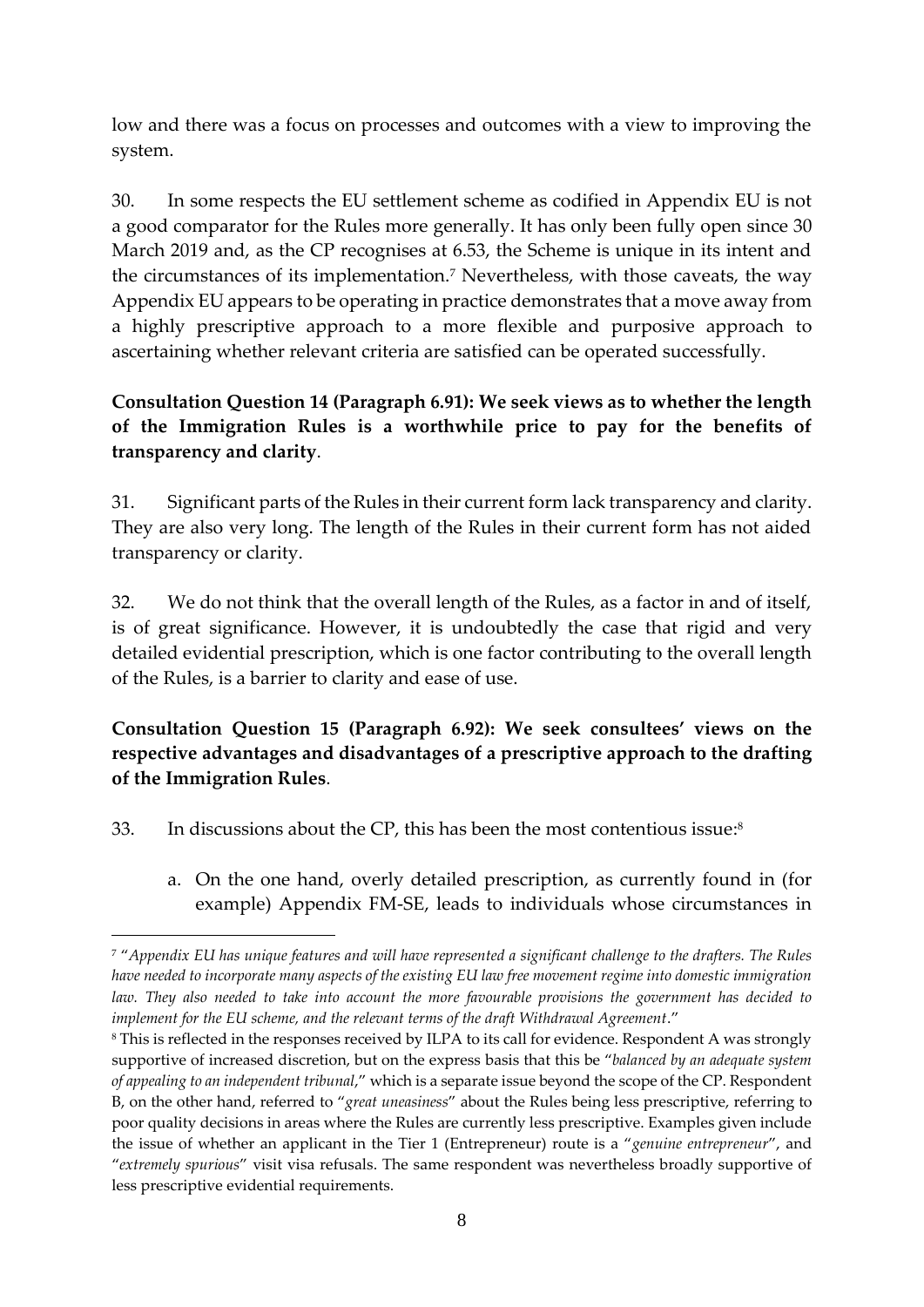fact satisfy the criteria which underpin the Rule being refused on technical grounds for failing to evidence this in the precise form required by the Rules;

b. On the other hand, there is a concern amongst practitioners, reflected in ILPA's consultation response under *Discretion or Prescription?*, that extending discretion in the Rules beyond simply relaxing evidential prescription would lead to less transparent decision making, and to arbitrary and inconsistent outcomes. Individuals raising these concerns point to criticism of Home Office decision making as indicative of dangers in this regard,<sup>9</sup> and also note, correctly in our view, that this issue cannot be approached without taking into account the very limited appeal rights which exist and the limited nature of challenges by way of judicial review.

34. As to (b) above, the potential risks inherent in broad discretionary powers are illustrated by the Court of Appeal's recent decision in *Balajigari & Ors v Secretary of State for the Home Department* [2019] EWCA Civ 673. That case related to the application of Rule 322(5), which creates a discretionary ground of refusal on the basis, *inter alia*, that it is undesirable to permit a person to remain in the United Kingdom "*in the light of his conduct … character or associations…*" The Appellants had been refused an extension of their leave to remain under 322(5) because of discrepancies in financial figures which had been provided to the Home Office. The approach of the Secretary of State had been flawed, in the view of the Court of Appeal, because "*he proceeded directly from finding that the discrepancies occurred to a decision that they were the result of dishonesty, without giving applicants an opportunity to proffer an innocent explanation*." This finding that the power in Rule 322(5) been used unlawfully is very significant

1

<sup>9</sup> By way of example only, the Justice report *Immigration and Asylum Appeals – a Fresh Look* (2 July 2018) states at 2.16: "*The Working Party notes with concern that at the time of this report, some 50 percent of Home Office decisions were not upheld on appeal in the First-tier Tribunal (Immigration and Asylum Chamber). Over time the success rate has fluctuated: 48 percent in 2010/2011; 39 percent in 2015/16. In asylum, the success rate historically hovered around the 25 percent mark (2007-2014), but rose to 35 percent in 2015 and 40 percent in 2016/17*." The report acknowledges that allowed appeals are a "*crude measure*" of the quality of underlying decisions, and notes the Home Office position that "*only a relatively small fraction of allowed appeals* [are] *attributable to casework error*." It is also true that the classes of case in which appeal rights exist at all significantly narrowed following changes to Part 5 of the Nationality, Immigration and Asylum Act 2002 in 2014. Nevertheless, the fact that appeals succeed in so many cases in our view suggests that there are serious issues with Home Office decision making. We note that the most recently published statistics (October to December 2018 (Provisional), published 14 March 2019) suggest a similar picture: "*Just over half (53%) of the 11,229 cases determined at a hearing or in papers* [by the First-tier Tribunal Immigration and Asylum Chamber] *were allowed/granted, although this varied by case type (44% of Asylum / Protection and 59% of Human Rights allowed / granted)*" (*Tribunals and gender recognition certificate statistics quarterly: October to December 2018* at https://www.gov.uk/government/statistics/tribunals-and-gender-recognition-certificate-statisticsquarterly-october-to-december-2018)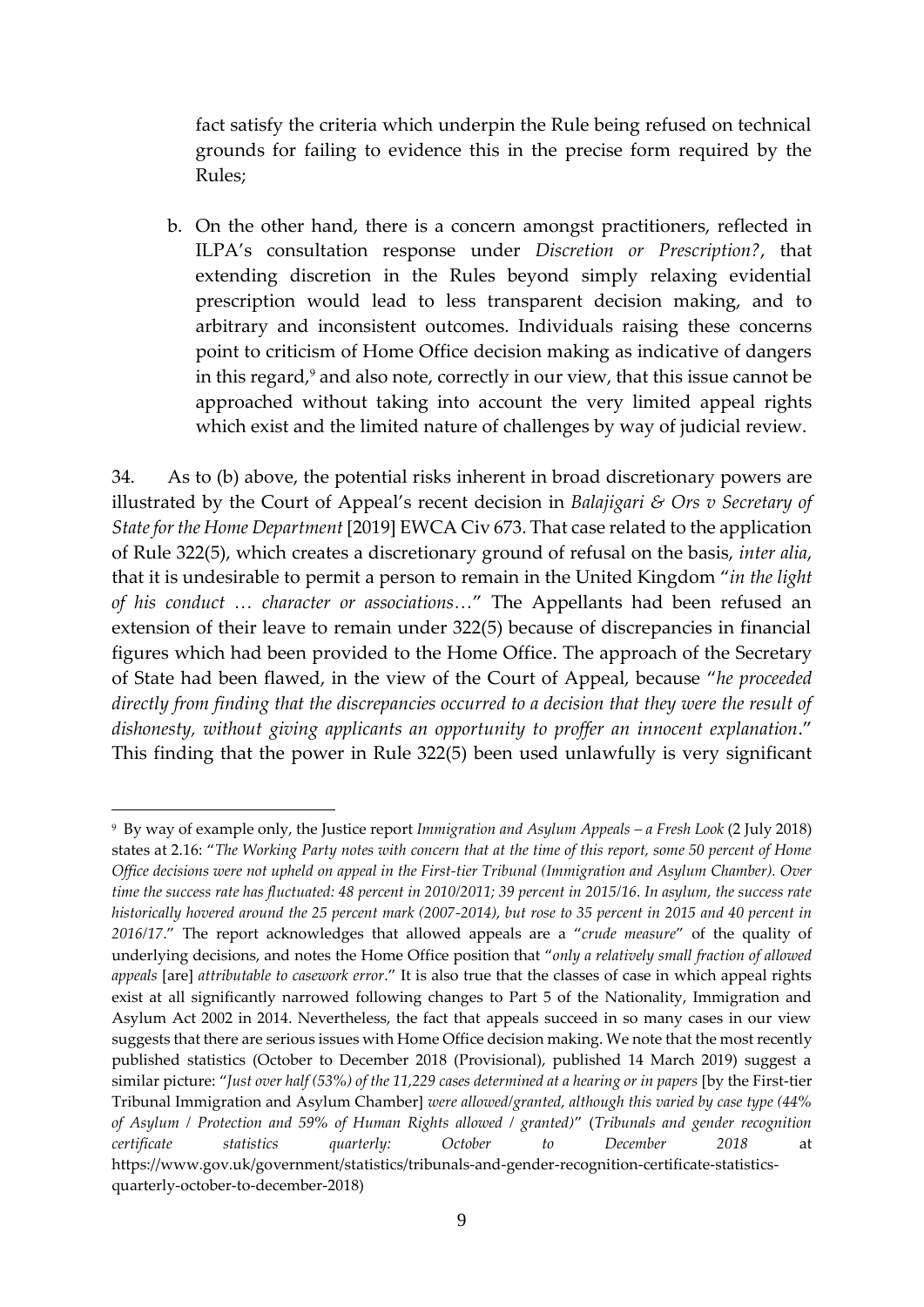given the many cases apparently raising the same issues which were awaiting this lead judgment.

35. In line with the concerns which have been expressed, our view is that there is a strong case for removing high levels of evidential prescription from the Rules and adopting a more flexible and purposive approach to identifying whether qualifying criteria in the Rules are satisfied. We would support a move to a less rigid approach to evidence, broadly in line with what the CP characterises as "*Level 2*" discretion at 6.84 and 6.85. If such an approach is adopted, guidance must be drafted with care to ensure that a genuinely flexible approach is adopted, whilst at the same time guiding caseworkers to fair and consistent exercises of judgement.

36. We do not support broadening discretion to the extent of removing objective criteria altogether.

**Consultation Question 16 (Paragraph 6.93): We seek views on whether the Immigration Rules should be less prescriptive as to evidential requirements (assuming that there is no policy that only specific evidence or a specific document will suffice).**

37. Please see our response to Q15 above.

**Consultation Question 17 (Paragraph 6.94): We seek views on what areas of the Immigration Rules might benefit from being less prescriptive, having regard to the likelihood that less prescription means more uncertainty**.

38. Please see our answer to Q15 above.

39. It is not the case that greater prescription necessarily reduces uncertainty. On the contrary; greater prescription increases the complexity and detail of the Rules and spawns increasingly complex and prescriptive guidance [see answer to Q7 above], which although it is intended to increase the certainty and consistency of decisionmaking simply leads to confusion amongst applicants, practitioners and decisionmakers as to which provisions and/or guidance should be applied in any given scenario.

40. It is notable that areas of the Immigration Rules which deal with rights or status being removed (e.g. revocation of leave, deportation, administrative removal) are relatively short and simple; the corresponding guidance is relatively easy to identify and understand without being unduly prescriptive. That does not in practice appear to lead to significant problems with consistency of decision-making or for individuals making representations to decision-makers.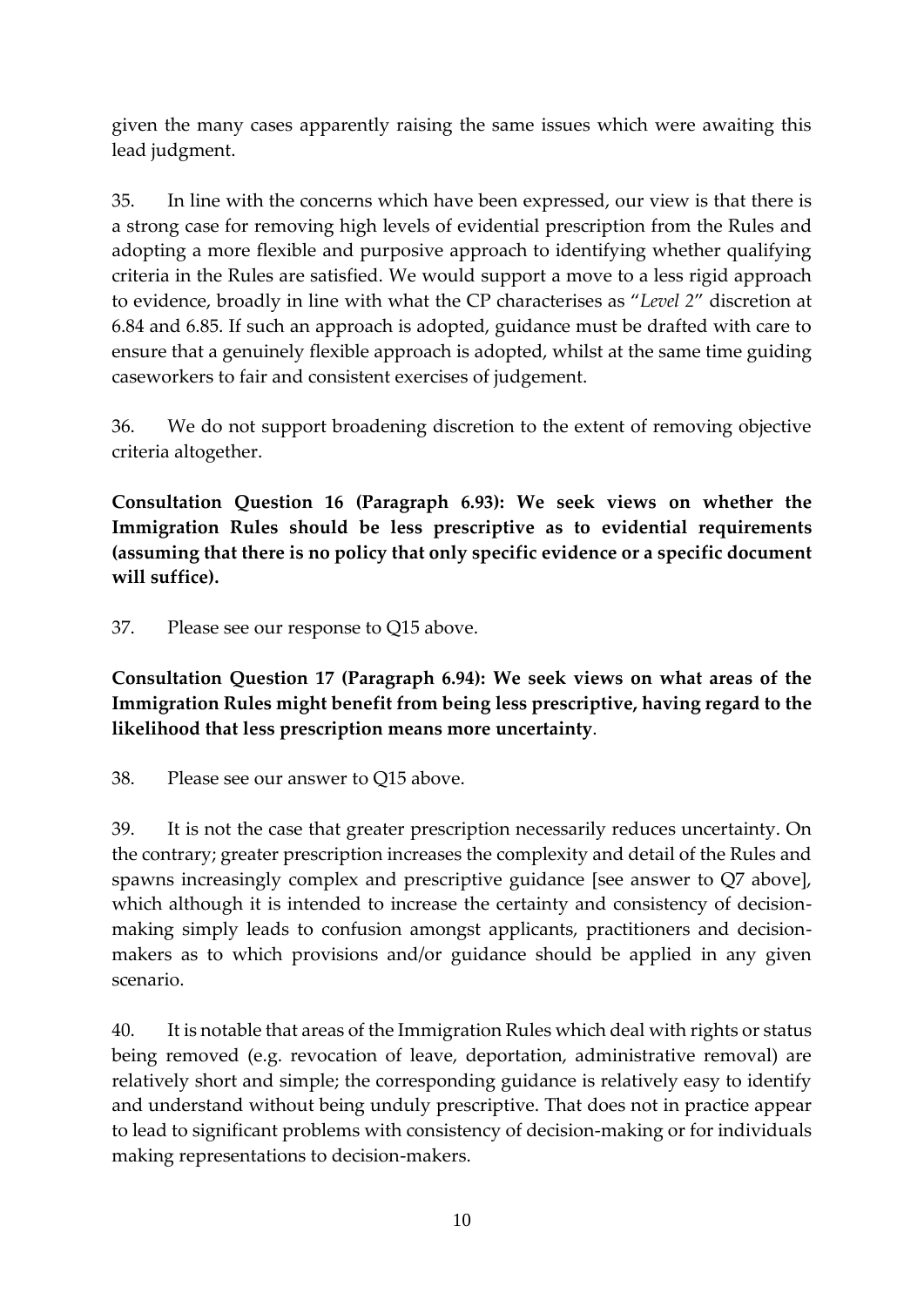41. The most complex and prescriptive parts of the Rules are those governing grants of leave to enter or remain in various categories. However, there is no reason why a decision to grant (e.g.) indefinite leave to remain is inherently more complex than a decision to revoke such leave and it is unclear why those parts of the Rules dealing with grants of status are both minutely prescriptive and bewildering in structure.

42. There is no reason in principle why all areas of the Rules dealing with grants of leave to enter or remain cannot be significantly simplified and less prescriptive on evidential matters.

**Consultation Question 18 (Paragraph 6.95): Our analysis suggests that, in deciding whether a particular provision in the Immigration Rules should be less prescriptive, the Home Office should consider: (1) the nature and frequency of changes made to that provision for a reason other than a change in the underlying policy; (2) whether the provision relates to a matter best left to the judgement of officials, whether on their own or assisted by extrinsic guidance or other materials. Do consultees agree?**

43. No. This approach in itself is overly complex, and could lead to a proliferation of additional policy documents addressing whether a particular part of the Rules is one which requires a greater or lesser degree of prescription. A more realistic and appropriate approach, which it is hoped would provide greater clarity and simplicity in the Rules for both applicants and decision-makers, would be for the Home Office to consider grants of leave from a purposive rather than a mechanistic viewpoint; to accord greater discretion to decision-makers in relation to evidential matters, and to provide guidance for decision-makers on procedural fairness rather than focusing on specific categories or evidential requirements.

**Consultation Question 19 (Paragraph 6.96): We seek views on whether consultees see any difficulties with the form of words used in the New Zealand operation manual that a requirement should be demonstrated "to the satisfaction of the decision-maker"?**

44. We do perceive difficulties with this form of words. It implies a broad discretion and the absence of objective criteria by reference to which the matter in issue can be assessed. We believe it could lead to significant problems in practice, risking inconsistent and arbitrary decisions which lack transparency. This risk is compounded by the fact that rights of appeal are largely non-existent.

## **CHAPTER 8: RESTRUCTURING THE IMMIGRATION RULES: WHICH APPROACH TO FOLLOW**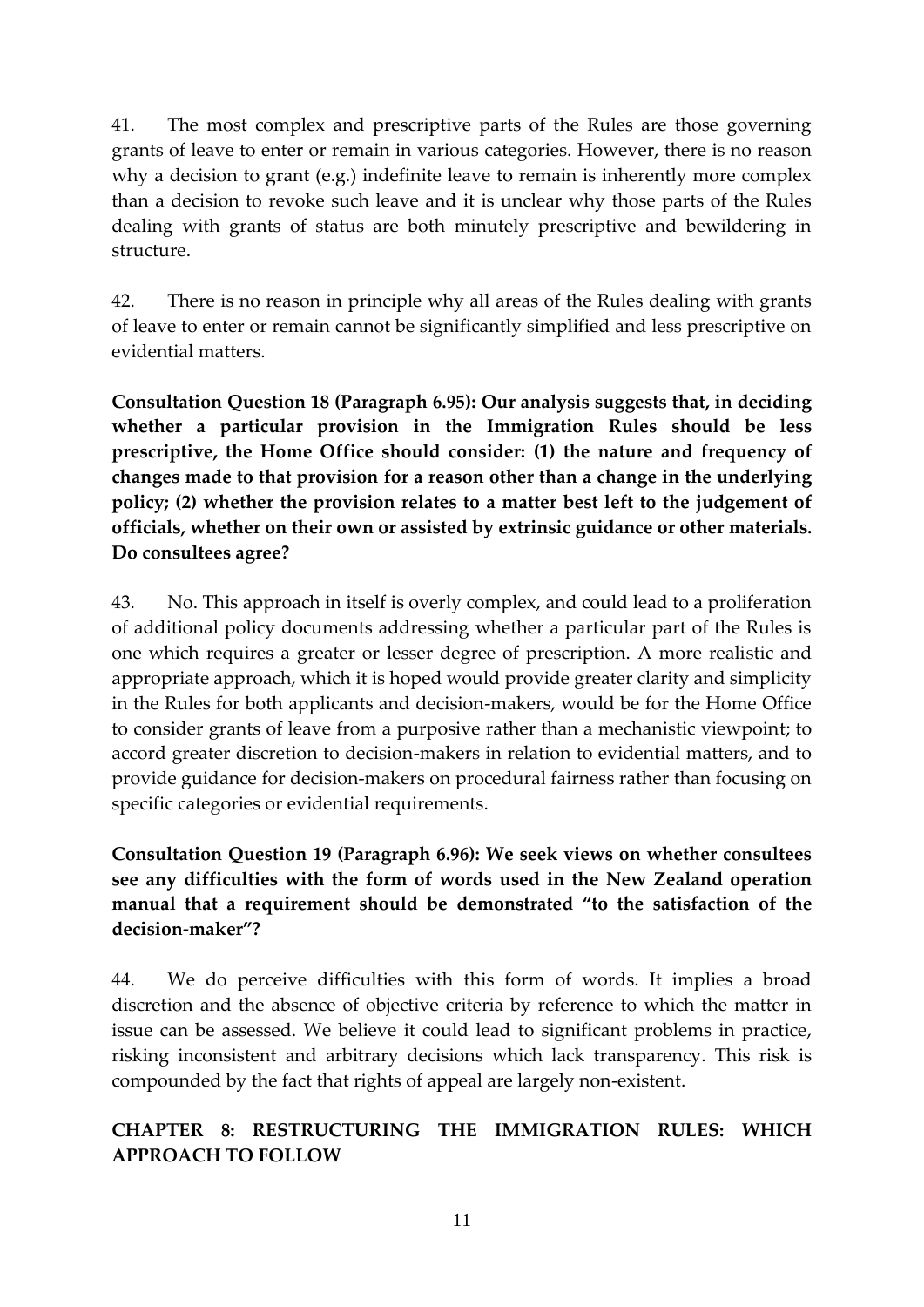## **Consultation Question 20 (Paragraph 8.16): Do consultees agree with the proposed division of subject-matter? If not, what alternative systems of organisation would be preferable?**

45. We agree with the proposed division of subject matter set out at paragraph 8.10.

# **Consultation Question 21 (Paragraph 8.34): Do consultees agree that an audit of overlapping provisions should be undertaken with a view to identifying inconsistencies and deciding whether any difference of effect is desired?**

46. We agree that an audit of the type described at para 8.30 is a necessary first step in (a) seeking to eliminate unintended inconsistencies, and (b) clarifying where there is a policy reason underlying differences between similar provisions. We also agree that the outcome of such an audit could usefully inform the decision whether to use a single set of Rules or a booklet approach.

47. Given that the outcome of the audit is likely to inform the final approach to a question which is itself in issue in this consultation, it is unfortunate that it was not possible for the audit to be conducted in advance of the CP being published.

## **Consultation Question 22 (Paragraph 8.35): Do consultees agree with our analysis of the possible approaches to the presentation of the Immigration Rules on paper and online set out at options 1 - 3? Which option do consultees prefer and why?**

48. We broadly agree with the breakdown of the possible approaches to the presentation of the Rules, albeit the discussion in Chapter 14 of the ways in which the Rules might be presented online suggests that the distinctions may not be as hardedged as the analysis in paragraphs 8.17 to 8.28 suggests.

49. Approaching the question on its own terms, our view is that the case for Option 3, whereby a single set of Rules is produced at the stage of laying before Parliament, but booklets are produced editorially from the Rules for day-to-day use, is compelling.

50. We recognise that this approach has potentially significant resource implications, and that errors in the production of the booklets may result in legal challenges. To attempt this with insufficient resources in place would doubtless increase the risk of such errors. If resources permit this to be undertaken effectively, however, the option seems to us to combine the benefits of Options 1 and 2, with very limited detriment.

51. We also believe that the proposal mooted at para 14.17 is relevant here: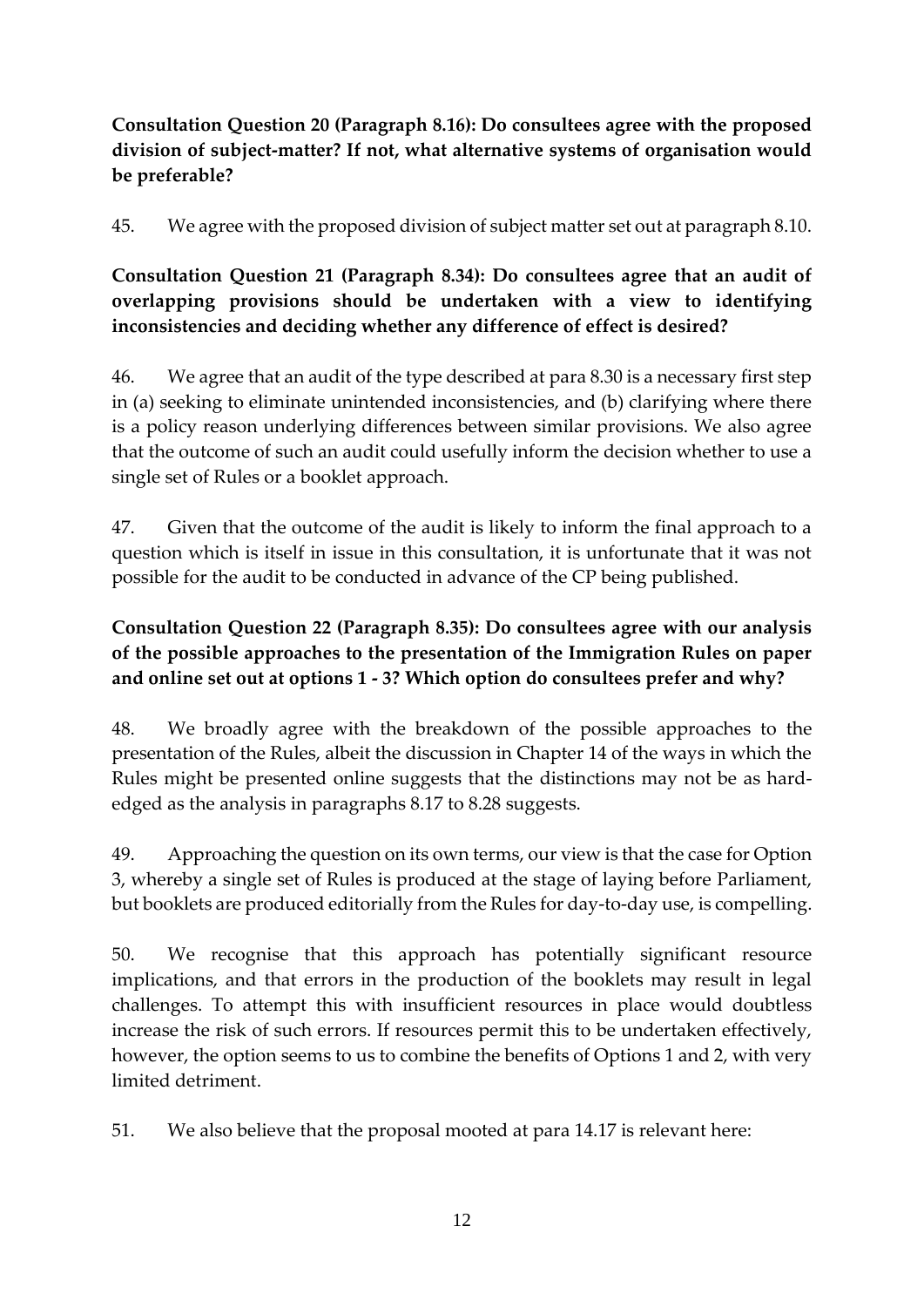It may also be possible to develop an interactive tool which sequences the exact set of rules which apply to an applicant within a particular route. The answers to a series of drop-down questions about, for example, the category into which applicants fall, the type of leave sought, and their nationality, would enable the tool to isolate the relevant Rules and common provisions, drawing them together into an individual booklet.

52. If such a facility were possible in practice, this could result in an outcome very close in effect to Option 3 being achieved through automation.

## **Consultation Question 23 (Paragraph 8.36): Are there any advantages and disadvantages of the booklet approach which we have not identified?**

53. No.

**Consultation Question 24 (Paragraph 8.37): Are there any advantages and disadvantages of the common provisions approach which we have not identified?**

54. No.

## **Consultation Question 25 (Paragraph 8.38): Do consultees agree with our proposal that any departure from a common provision within any particular application route should be highlighted in guidance and the reason for it explained?**

55. In principle, yes, but query whether creating a requirement that guidance gloss the Rules in a particular way may give rise to difficulties in practice.

**Consultation Question 26 (Paragraph 8.50): We provisionally propose that: (1) definitions should be grouped into a definitions section, either in a single set of Immigration Rules or in a series of booklets, in which defined terms are presented in alphabetical order; (2) terms defined in the definitions provision should be**  identified as such by a symbol, such as # when they appear elsewhere in the text of **the Immigration Rules. Do consultees agree?**

56. Yes. The way that definitions are presented in the Rules, as described at paragraph 8.40 to 8.42, is needlessly confusing and must be addressed. We agree that a single definitions section, whether in the Rules or in a series of booklets, is the most appropriate course. If our preferred option of editorially produced booklets is chosen [See answer to Q22 above], a question will arise as to whether the complete definitions section from the Rules should be replicated in each booklet, or only those relevant to the booklet in question.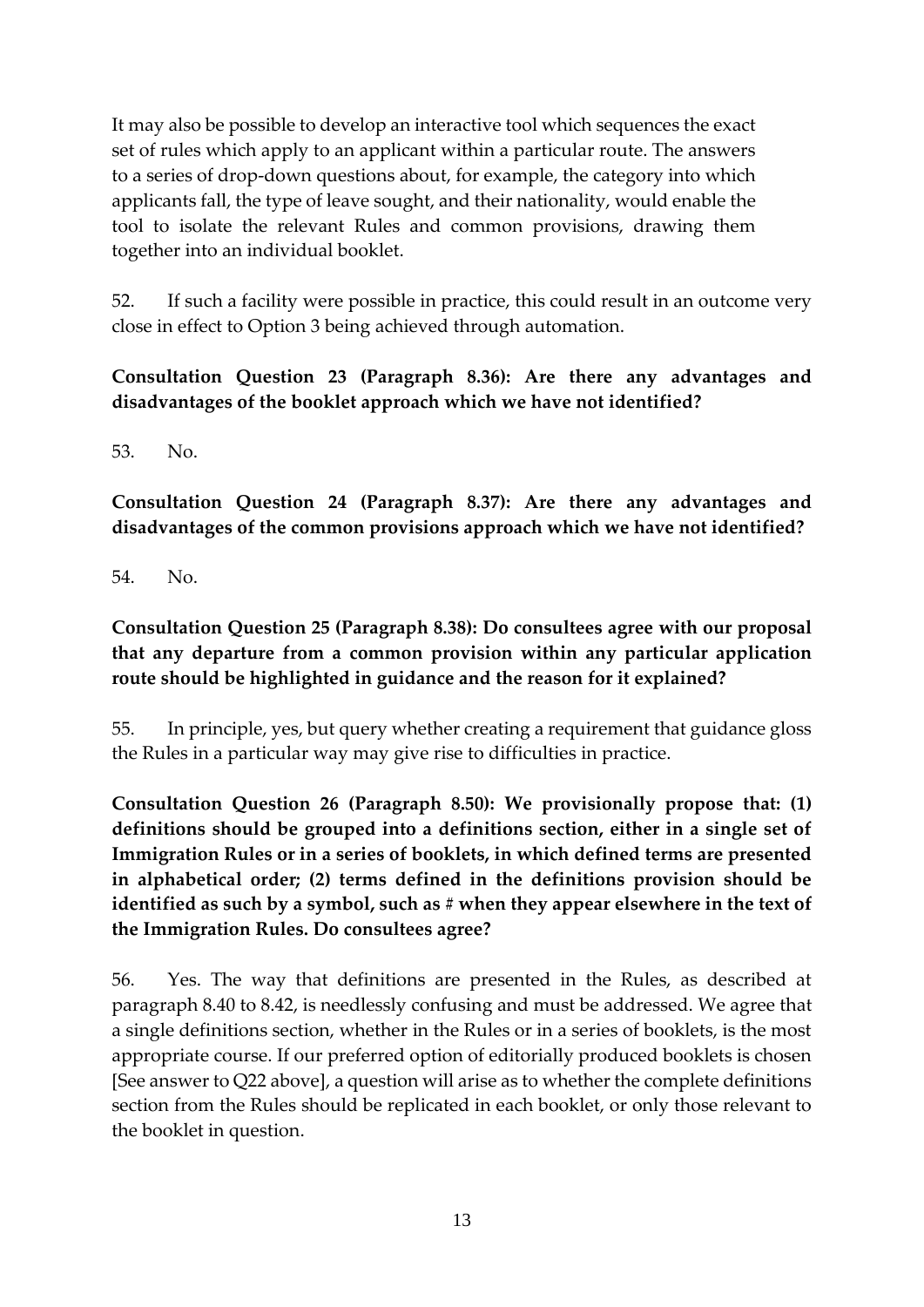57. We also agree that terms which are defined in the definitions section should be clearly identified in the text. The use of the hash symbol may be confusing because of its strong association with social media platforms.

58. Consideration should also be given to whether simply identifying a word or phrase with a symbol is sufficient, as this may cause confusion where phrases rather than individual words are concerned. For example, in the Appendix 3 re-draft of Part 9, it may be unclear to a non-expert user whether, in the phrase "*being an illegal entrant#*", the term for which a formal definition exists is "*illegal entrant*" or "*entrant*." This could be addressed by combining the symbol with, e.g., the use of bold type to identify the word or phrase.

59. We strongly support the use of "*hover boxes*" in this context. Given that the majority of users will be accessing the Rules online, effective use of this device may render the requirement to separately consult the definitions provisions redundant.

#### **CHAPTER 9: IDENTIFYING AND ORGANISING MATERIAL WITHIN PARTS**

**Consultation Question 27 (Paragraph 9.14): We provisionally propose that the following principles should be applied to titles and subheadings in the Immigration Rules: (1) there should be one title, not a title and a subtitle; (2) the titles given in the Index and the Rules should be consistent; (3) titles and subheadings should give as full an explanation of the contents as possible, consistently with keeping them reasonably short; (4) titles and subheadings should not run into a second line unless necessary; and (5) titles and subheadings should avoid initials and acronyms. Do consultees agree?**

#### 60. Yes.

## **Consultation Question 28 (Paragraph 9.15): We invite consultees' views as to whether less use should be made of subheadings? Should subheadings be used within Rules?**

61. In our view, judicious use of subheadings can significantly aid clarity and ease of understanding. The number of sub-headings in itself is irrelevant. If a subheading helps clarify a section of the Rules or an individual Rule then in our view it is appropriate. It is to be hoped that individual Rules will be short enough that there is no need for subheadings within Rules, but if that is not the case we do not think that this should be excluded in principle.

### **Consultation Question 29 (Paragraph 9.23): Do consultees consider that tables of contents or overviews at the beginning of Parts of the Immigration Rules would aid**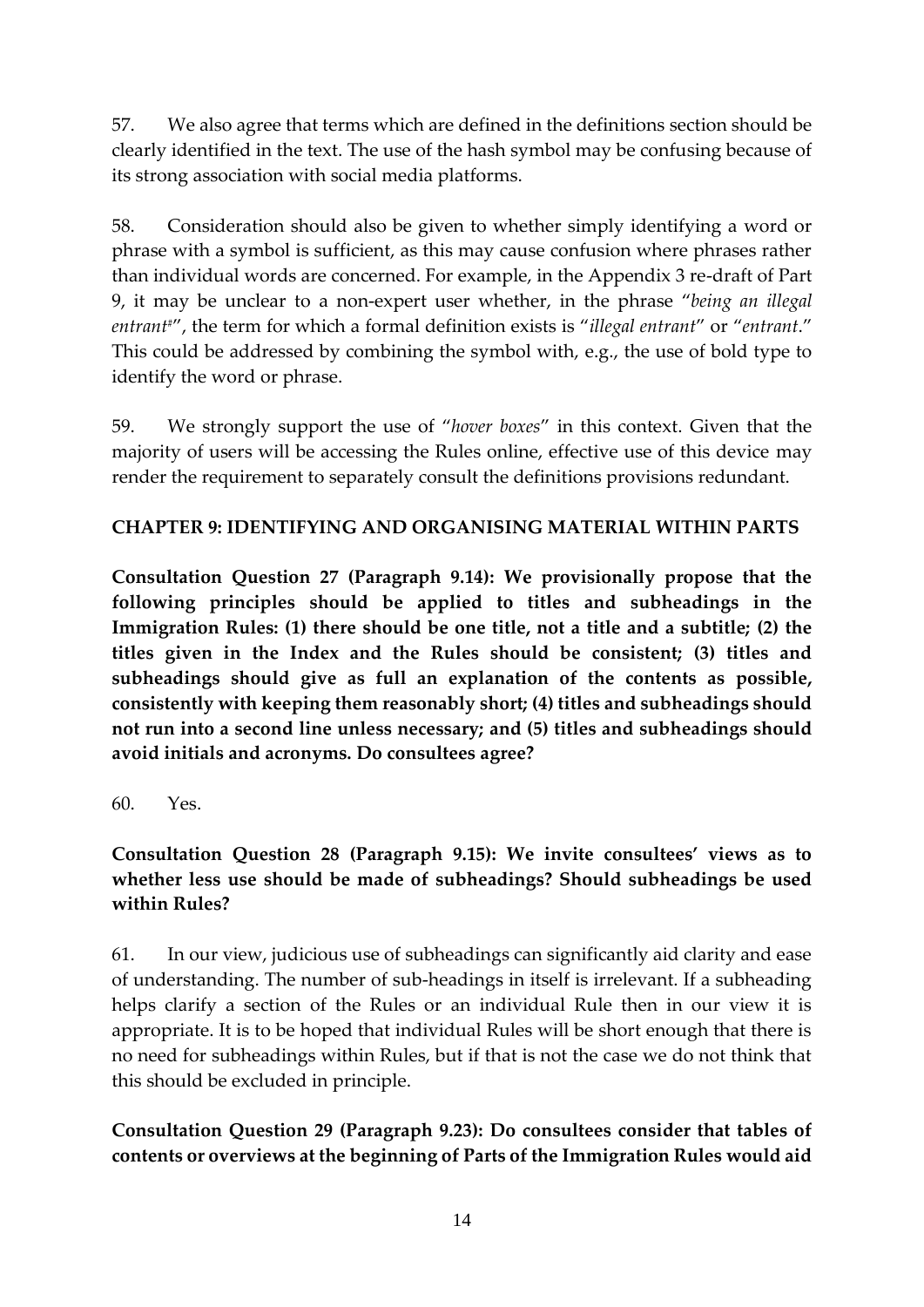#### **accessibility? If so, would it be worthwhile to include a statement that the overview is not an aid to interpretation?**

62. The case for overviews is well made in the CP at 9.18, and we see no reason to disagree with the view taken. We strongly support the proposal that there be tables of contents at the start of each Part.

### **Consultation Question 30 (Paragraph 9.24): Do consultees have a preference between overviews and tables of contents at the beginning of Parts?**

63. In principle we support both, but we would prioritise tables of contents over overviews.

**Consultation Question 31 (Paragraph 9.39): We provisionally propose the following numbering system for the Immigration Rules: (1) paragraphs should be numbered in a numerical sequence; (2) the numbering should re-start in each Part; (3) it should be possible to identify from the numbering system the Part within which a paragraph falls, the use of multilevel numbering commencing with the Part number; (4) the numbering system should descend to three levels (1.1.1 and so on) with the middle number identifying a section within a Part; and (5) letters should be used for sub-paragraphs and lower case Roman numerals for sub-subparagraphs. Do consultees agree?**

64. Yes.

**Consultation Question 32 (Paragraph 9.40): We provisionally propose that Appendices to the Immigration Rules are numbered in a numerical sequence. Do consultees agree?**

65. Yes.

**Consultation Question 33 (Paragraph 9.41): We provisionally propose that text inserted into the Immigration Rules should be numbered in accordance with the following system: (1) new whole paragraphs at the beginning of a Part should have a number preceded by a letter, starting with "A" (A1, B1, C1 and so on). A rule inserted before "A1" should be "ZA1"; (2) new lettered sub-paragraphs, inserted before a sub-paragraph (a) should be (za), (zb) and so on, and paragraphs inserted before (za) should be (zza), (zzb) and so on; (3) where text is added to the end of existing text at the same level, the numbering should continue in sequence; (4) new whole paragraphs inserted between existing paragraphs should be numbered as follows: (a) new paragraphs inserted between 1 and 2 should be 1A, 1B, 1C and so on; (b) new paragraphs inserted between 1A and 1B should be 1AA, 1AB, 1AC and so on; (c) new paragraphs inserted between 1 and 1A should be 1ZA, 1ZB, 1ZC and**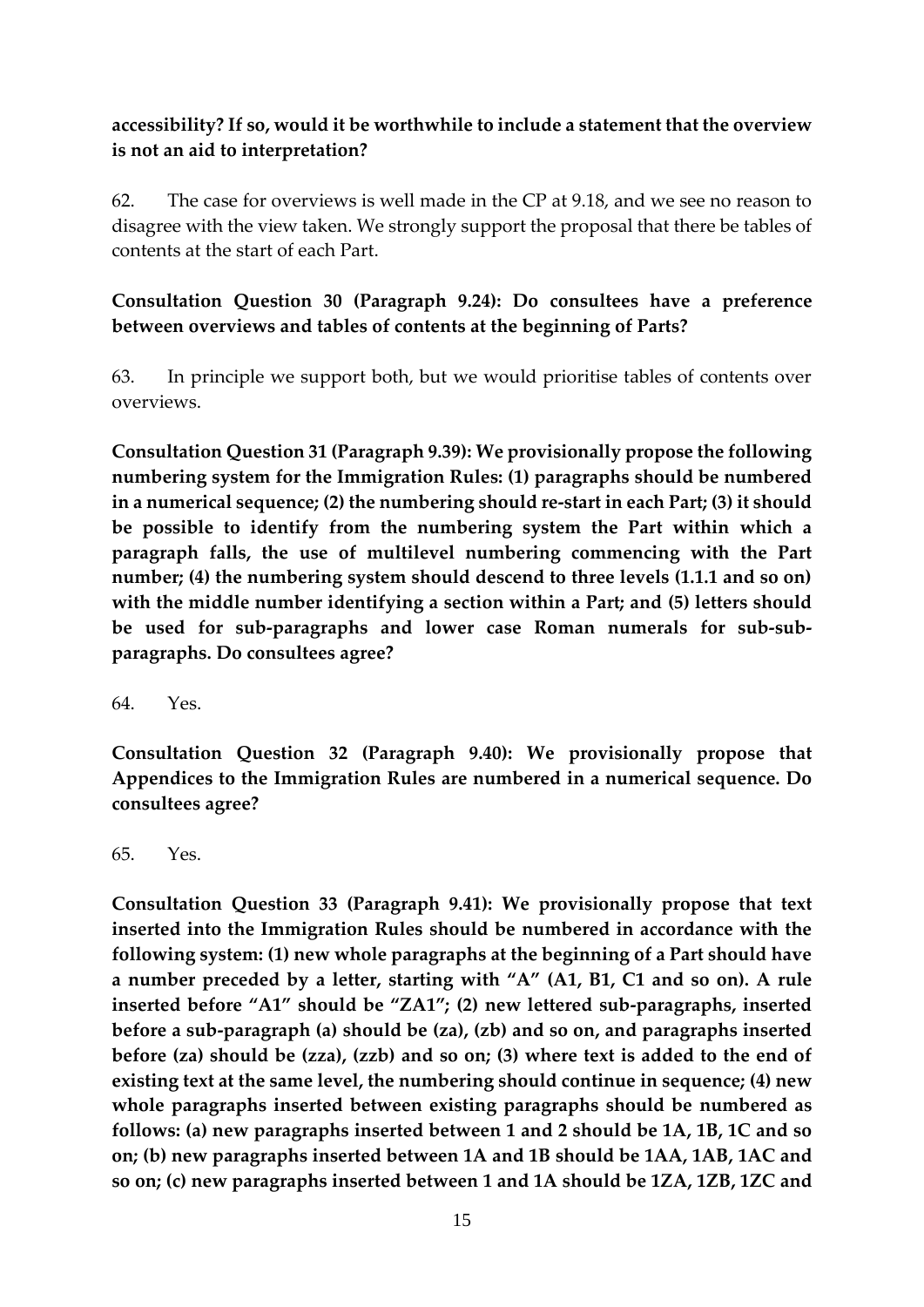## **so on (and not 1AA and so on); and (d) new provisions inserted between 1A and 1AA should be 1AZA, 1AZB, 1AZC and so on; (5) a lower level identifier should not be added unless necessary; and (6) after Z or z, the sequence Z1, Z2, Z3 and so on or z1, z2, z3 and so on should be used. Do consultees agree?**

66. Yes. We cannot fault the proposed scheme. However, it seems to us inevitable that the more new material is inserted into the Rules, the more the clarity of the structure of the revised Rules will suffer. Any gains that are achieved by restructuring the Rules may be undermined if there are extensive future amendments.

## **Consultation Question 34 (Paragraph 9.42): Should the current Immigration Rules be renumbered as an interim measure?**

67. No. We strongly oppose this. We endorse the analysis at paragraph 9.34. This would be a resource-intensive and potentially confusing exercise with no long-term benefit.

## **Consultation Question 35 (Paragraph 9.43): In future, should parts of the Immigration Rules be renumbered in a purely numerical sequence where they have come to contain a substantial quantity of inserted numbering?**

68. In our view there are arguments both ways on this, and the approach needs to be informed by the extent to which the Rules are amended after being restructured. Mixed views were expressed at the meeting between the Bar Council and the Law Commission on 22 March 2019.

69. In principle, renumbering is undesirable. It will inevitably make the process of tracing amendments to a Rule back through multiple versions more complex. It may also create problems for the type of online archiving system that we hope is introduced (see below).

70. As against that, however, we recognise that if numerous amendments are made to the Rules, a system of numbering that is rational and clear at its inception is likely to become increasingly confusing and hard to navigate. We tentatively suggest that renumbering may be appropriate as a last resort if that stage is reached, but should otherwise be avoided.

71. Routine renumbering at fixed intervals is not appropriate, in our view.

# **CHAPTER 10: DRAFTING STYLE**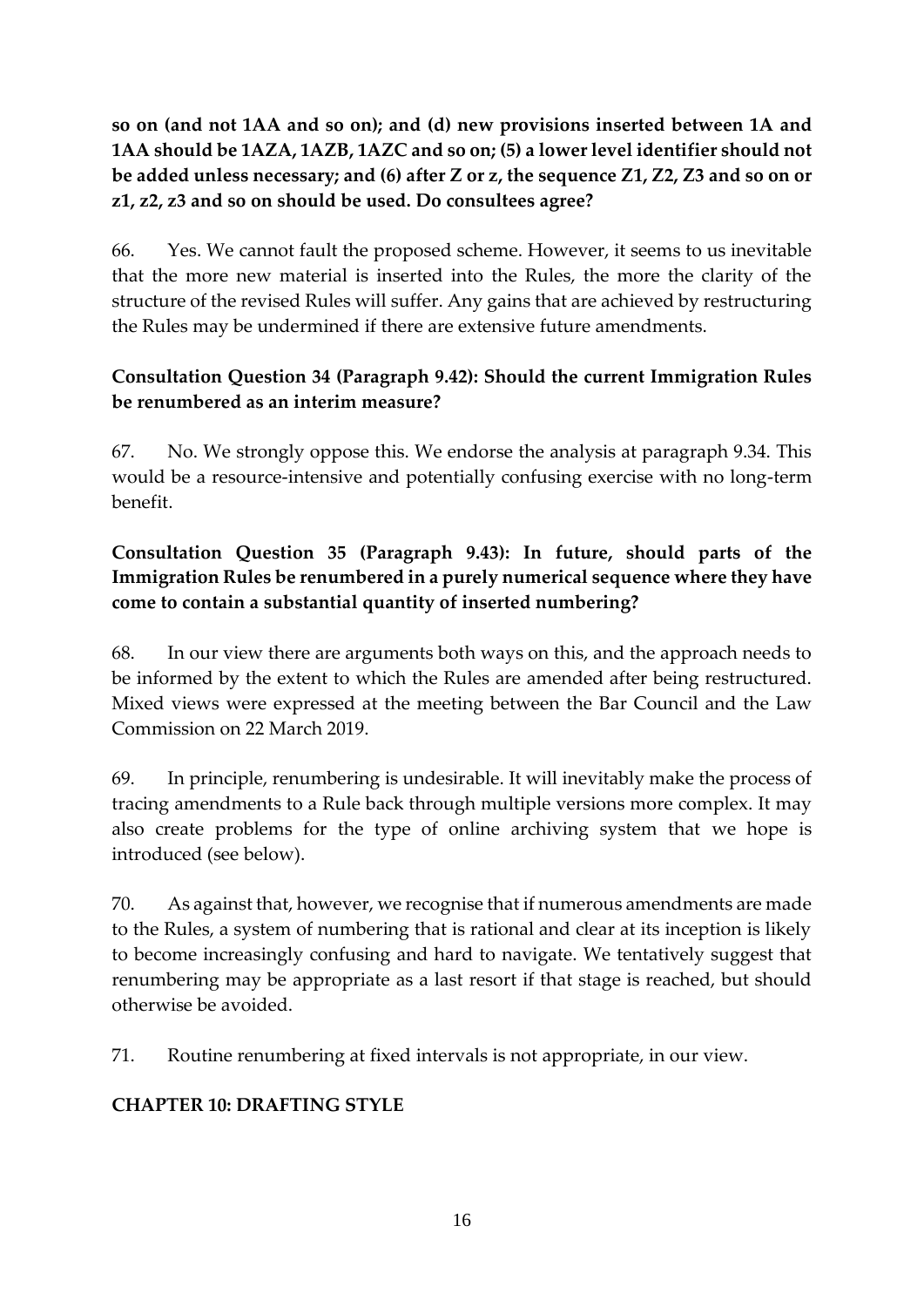**Consultation Question 36 (Paragraph 10.11): We provisionally propose that definitions should not be used in the Immigration Rules as a vehicle for importing requirements. Do consultees agree?** 

72. Yes, for the reasons stated in the CP.

**Consultation Question 37 (Paragraph 10.26): We provisionally propose that, where possible, paragraphs of the Immigration Rules: (1) should be self-standing, avoiding cross-reference to other paragraphs unless strictly necessary; and (2) should state directly what they intend to achieve. Do consultees agree?** 

73. Yes, for the reasons stated in the CP. The examples given clearly demonstrate the almost impenetrable levels of complexity caused by extensive cross-referencing in parts of the Rules.

**Consultation Question 38 (Paragraph 10.36): We provisionally consider that: (1) appropriate signposting to other portions of the Rules and relevant legislation is desirable in the Immigration Rules; (2) where the other portion of the Rules or the legislation in question already applies to the case, the signposting should be phrased so as to draw attention to the other material and should avoid language that purports to make the other material applicable where it already is; (3) where portions of the Rules use signposting, they should do so consistently. Do consultees agree?** 

74. Yes, for the reasons stated in the CP. To be effective and to avoid adding further layers of complexity, signposting needs to take the form suggested. Imprecise and inconsistent use of signposting is potentially counterproductive.

# **Consultation Question 39 (Paragraph 10.44): We seek consultees' views on whether repetition within portions of the Immigration Rules should be eliminated as far as possible, or whether repetition is beneficial so that applicants do not need to crossrefer.**

75. Assuming clearly drafted and well-structured Rules, our view is that appropriate use of repetition promotes clarity in individual cases, and is beneficial. The key benefit of eliminating or reducing repetition is the consequential reduction in the overall length of the Rules. On balance, however, we are of the view (a) that increased length is a price worth paying for increased clarity, and (b) that, in any event, with appropriate drafting and organisation, and a well-designed online portal for accessing the Rules, the overall length of the Rules should have little or no impact on an individual user consulting them in the context of a particular case.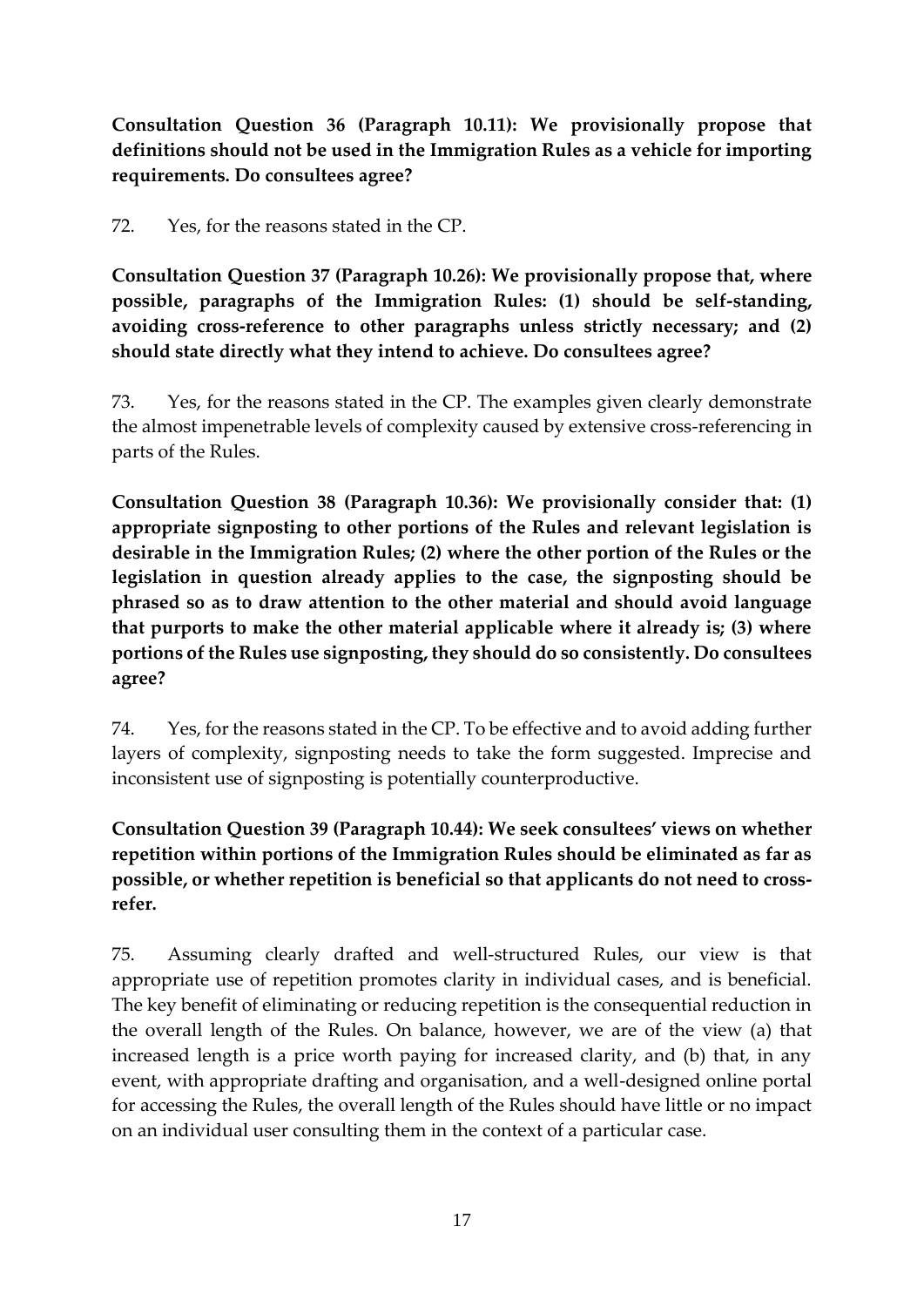76. Two examples are given in Chapter 10 of situations where there is potentially significant repetition: (a) the fact that, in a given category, there will be significant overlap between the requirements for entry clearance, limited leave, and indefinite leave, and (b) the more specific point that, in Part 9, there is considerable overlap between the General grounds for refusal applicable to entry clearance applications (para 320) and those applicable to applications for leave to remain (para 322). In our view, in both of those examples, whilst the repetition undoubtedly adds to the length of the Rules, it aids understanding for a user seeking to identify the provisions which apply to a particular case by limiting the number of Rules that they have to consult. This benefit outweighs any benefit that would flow from reducing the overall length of the Rules.

## **Consultation Question 40 (Paragraph 10.55): Do consultees agree with our proposed drafting guide? If not, what should be changed? Are consultees aware of sources or studies which could inform an optimal drafting style guide?**

77. We broadly agree with the proposed drafting guide. It establishes core principles which, if properly applied, should significantly improve the overall clarity of the Rules. As regards the specific issues raised at para 10.51, our position is as follows:

- a. We agree that it is appropriate to avoid paragraphs with 10 or more subparagraphs where possible;
- b. We strongly agree that lengthy blocks of text should be avoided. It may be that in practice this means, generally, that each sentence within a provision is presented as a separately numbered paragraph, but in our view this need not follow;
- c. We strongly agree that it should be clear whether paragraphs are intended to operate cumulatively or as alternatives. Given the stated intention that the Rules be accessible to a non-expert audience, we would question whether it is sufficient to leave users to infer this from the conjunction used at the end of the penultimate item in a list, particularly where lists are long. We tentatively suggest that the guidance at paragraph 6(a) and (b) of the proposed guidance not be limited to "*exceptional cases*" where lists are "*extremely long*."
- d. As to 10.51(4), whilst we agree that plain, non-technical language should be used so far as possible, we recognise that legal terms of art will have to be used from time to time. Any difficulties which arise from this can be mitigated by a well-drafted definitions section, and appropriate flagging of such terms in the text. Unless definitions are clear, using synonyms is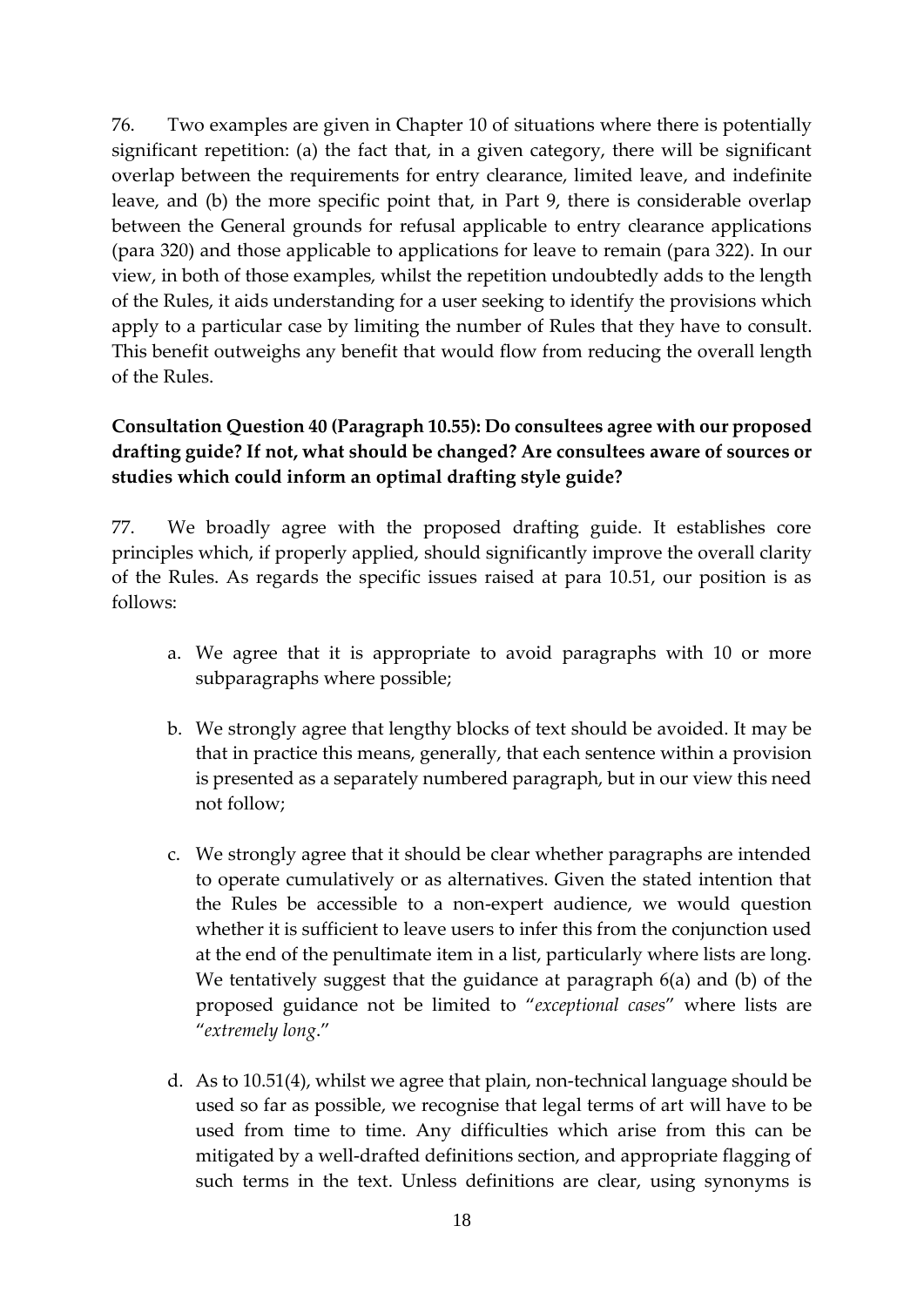unlikely to mitigate the problems that can potentially arise in this context. For example, unless clearly defined, the term "*immigration control point*" may not be any clearer to a lay person than the term "*port*."

#### **CHAPTER 11: OUR SPECIMEN REDRAFTING WORK**

**Consultation Question 41 (Paragraph 11.26): Is the general approach to drafting followed in the specimen redrafts at appendices 3 and 4 to this consultation paper successful?** 

78. Broadly, yes.

79. The drafting of both sets of provisions vastly improves upon the existing text in terms of clarity and readability.

80. As regards Appendix 3, we refer back to our answer to Q39. Our preferred approach would be to have self-contained sections dealing with grounds for refusing entry clearance / leave to enter on the one hand, and grounds for refusing leave to remain, etc., on the other.

**Consultation Question 42 (Paragraph 11.27): Which aspects of our redrafts of Part 9 (Grounds for refusal) and of a section of Appendix FM (Family members) to the Immigration Rules work well, and what can be improved?** 

81. Please see our answer to Q41 above.

#### **CHAPTER 12: KEEPING THE IMMIGRATION RULES UNDER REVIEW**

**Consultation Question 43 (Paragraph 12.24): We seek views on whether and where the current Immigration Rules have benefitted from informal consultation and, if so, why.** 

82. We express no view on whether the current Rules have benefitted from informal consultation. However, it is important, in our view, that any consultation process which is established in future with a view to improving the clarity of the Rules be transparent, and that certain stakeholders are not given access to the rule-making body (i.e. the Home Office) that is not available to other stakeholders.

**Consultation Question 44 (Paragraph 12.25): We seek views on whether informal consultation or review of the drafting of the Immigration Rules would help reduce complexity.**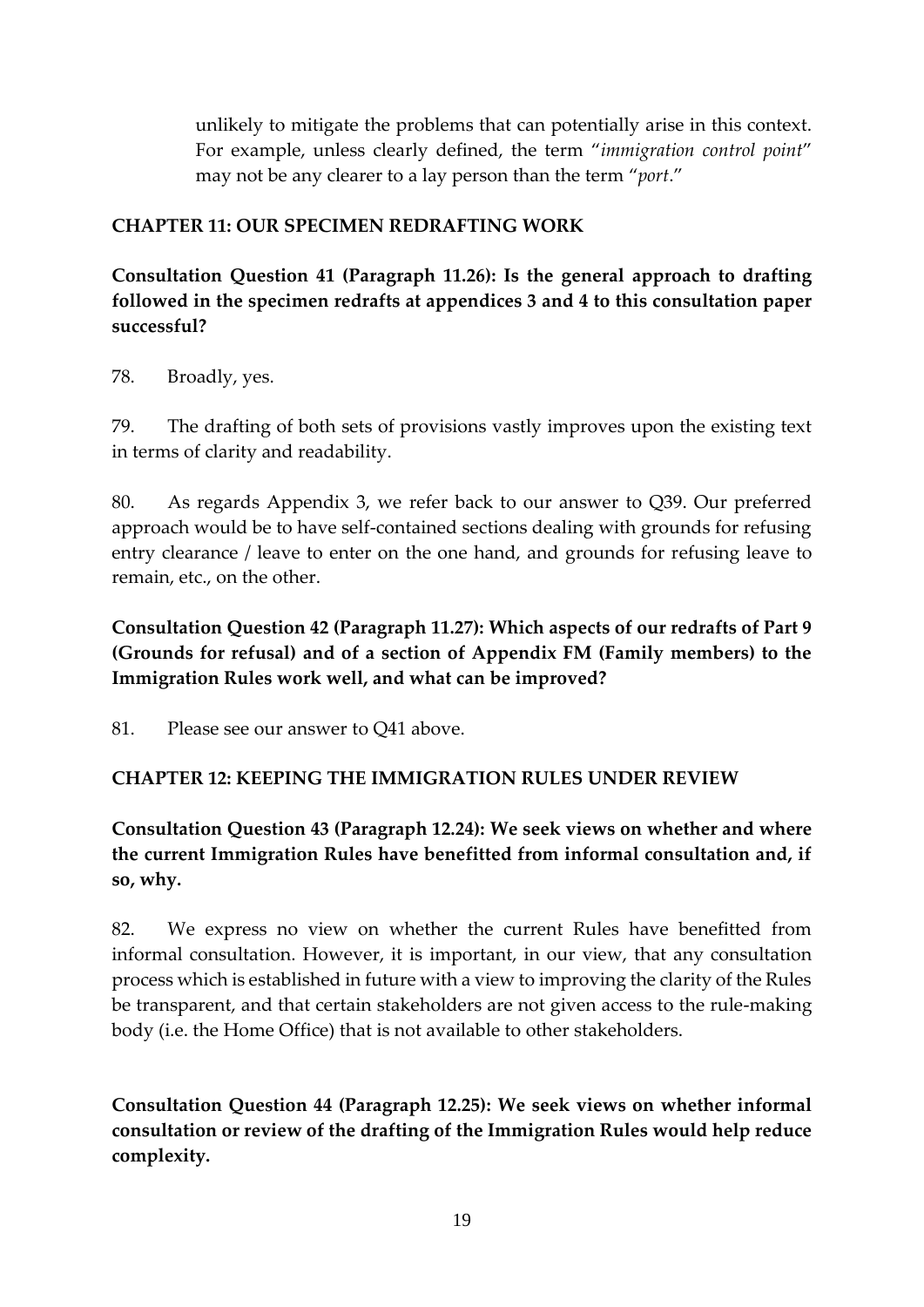83. In our view an open and transparent consultation process on significant amendments to the Rules is likely to be beneficial in promoting clarity and minimising complexity.

84. Assuming that the resource implications are not prohibitive, we strongly support the proposal at 12.21 and following for creating a review committee with the sole remit of considering the simplicity, accessibility and coherence of the Rules and their interaction with extrinsic guidance including, where necessary, the balance between the Rules and guidance.

#### **CHAPTER 13: UPDATING AND ARCHIVING THE IMMIGRATION RULES**

**Consultation Question 45 (Paragraph 13.12): How can the effect of statements of changes to the Immigration Rules be made easier to assimilate and understand? Would a Keeling schedule assist? Should explanatory memoranda contain more detail as to the changes being made than they do currently, even if as a result they become less readable?** 

85. The statements of changes are the means by which amendments to the Rules are made subject to Parliamentary scrutiny. If the text of the amendment itself is incomprehensible when divorced from the context of the Rule it is amending, and the explanatory memoranda lack sufficient particularity to explain the precise effect of the amendment, Parliament is necessarily hampered in its ability to scrutinise the changes. Similarly, the ability of applicants and their advisors to grasp the substance of pending amendments to the Rules is hampered. Anything that increases transparency and clarity in this regard is to be welcomed as both consistent with Rule of Law principles and consistent with reducing complexity in the Rules more generally.

86. In our view, the proposals made in the CP are sound, and we support them. It clearly makes sense for statements of changes to include a Keeling schedule, and for explanatory memoranda to contain more detail, in order that those who need to understand the impact of the proposed amendments in advance of the amendments being made can do so without having to engage in time-consuming cross referencing. One contributor observes that at present even lawyers who run training companies specialising in immigration law and publish guides to other lawyers struggle to understand Statements of Changes until they actually take effect.

87. In our view it is also desirable for pending amendments to be accessible within whatever online portal is used to display the Rules. Ideally, it would be possible to move forward as well as backwards in time from the version of a given Rule that is currently in force, to see the form the Rule will take once pending amendments have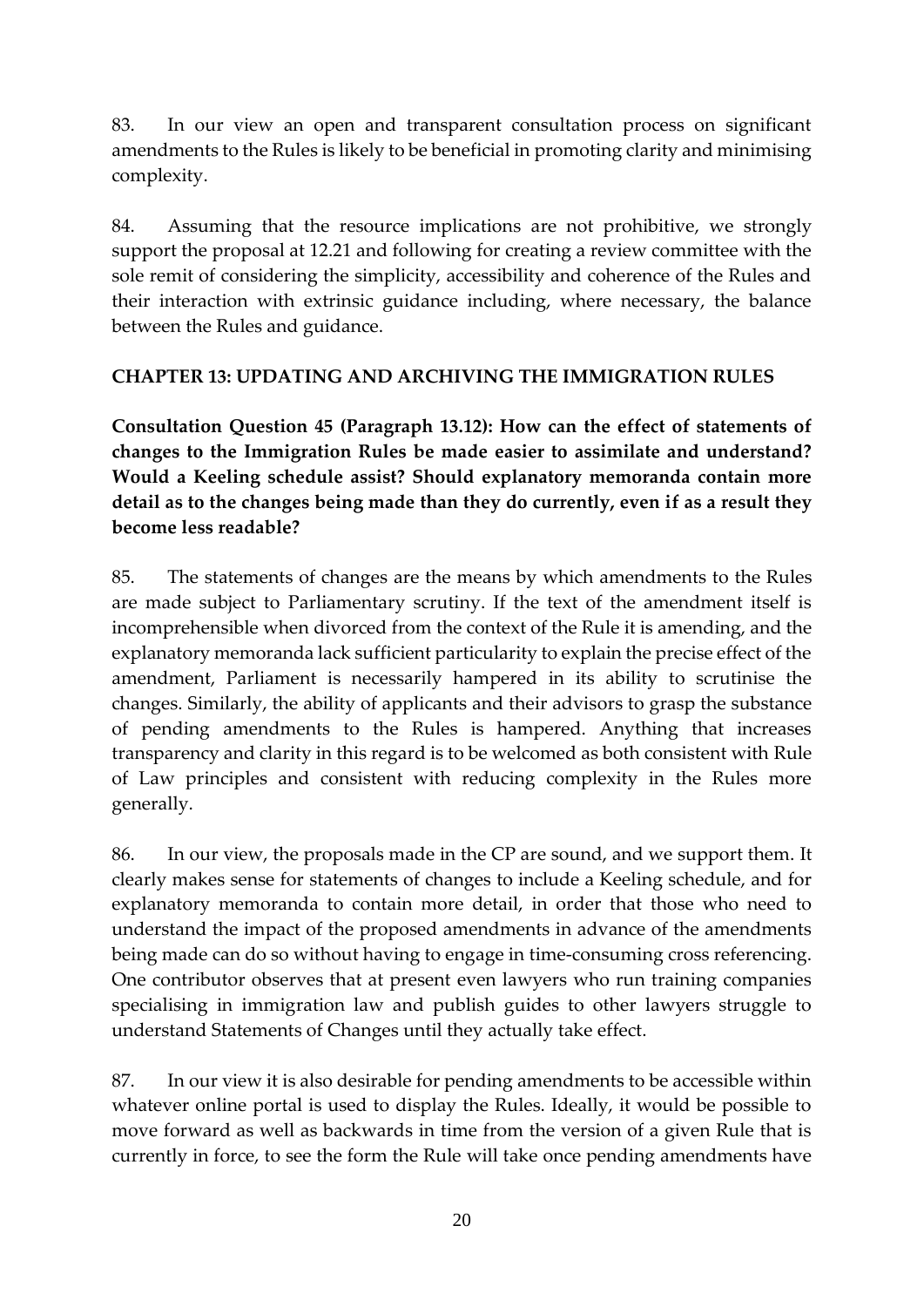been implemented, with a clear statements as to the date the pending amendment will take effect.

### **Consultation Question 46 (Paragraph 13.41): How can the temporal application of statements of changes to the Immigration Rules be made easier to ascertain and understand?**

88. This is an area where the complexity of the Rules causes particular difficulties in practice. We note the observation of Underhill LJ in *Singh* ([2015] EWCA Civ 74) at [57], cited at para 13.25 of the CP), that "*the responsible officials in the Home Office have at least some of the same difficulties in keeping up with the consequences of the kaleidoscopic changes in their own rules as the rest of us do*." Since *Singh*, the frequency with which statements of changes are laid has decreased (CP at 13.54) and this, in itself, will hopefully limit the difficulties which arise when seeking to identify the temporal effect of an amendment. Nevertheless, greater clarity as to the temporal effect of changes to the Rules is essential. The proposals at 13.34 to 13.40 of the CP all have force, in our view:

- a. There should be consistency between statements of changes and transitional arrangements in the Rules (13.35);
- b. Where an implementation provision in a statement of changes affects an implementation in a previous statement of changes, this should be explained in the implementation provisions as well as the memorandum to the statements of changes (13.36). We see no reason why this could not be done alongside the measure proposed at 13.37 of including a dedicated section in the statement of changes to address amendments to past transitional arrangements.
- c. As to paras 13.38 to 13.40, the key requirement in our view is that it should be straightforward to ascertain the temporal application of a particular provision in the Rules. Whether this is signalled in the body of the Rule itself or in some other way is less important but, where the Rules are displayed electronically, it should be visible on the same page that the Rule itself is displayed on.

89. More generally, the complexity involved in ascertaining the temporal application of statements of changes means that the introduction of a database system which enables users to click back (and ideally forward) through versions of the Rules in force at various times and yet to come into force, is long overdue. This is addressed further below in our answer to Q54.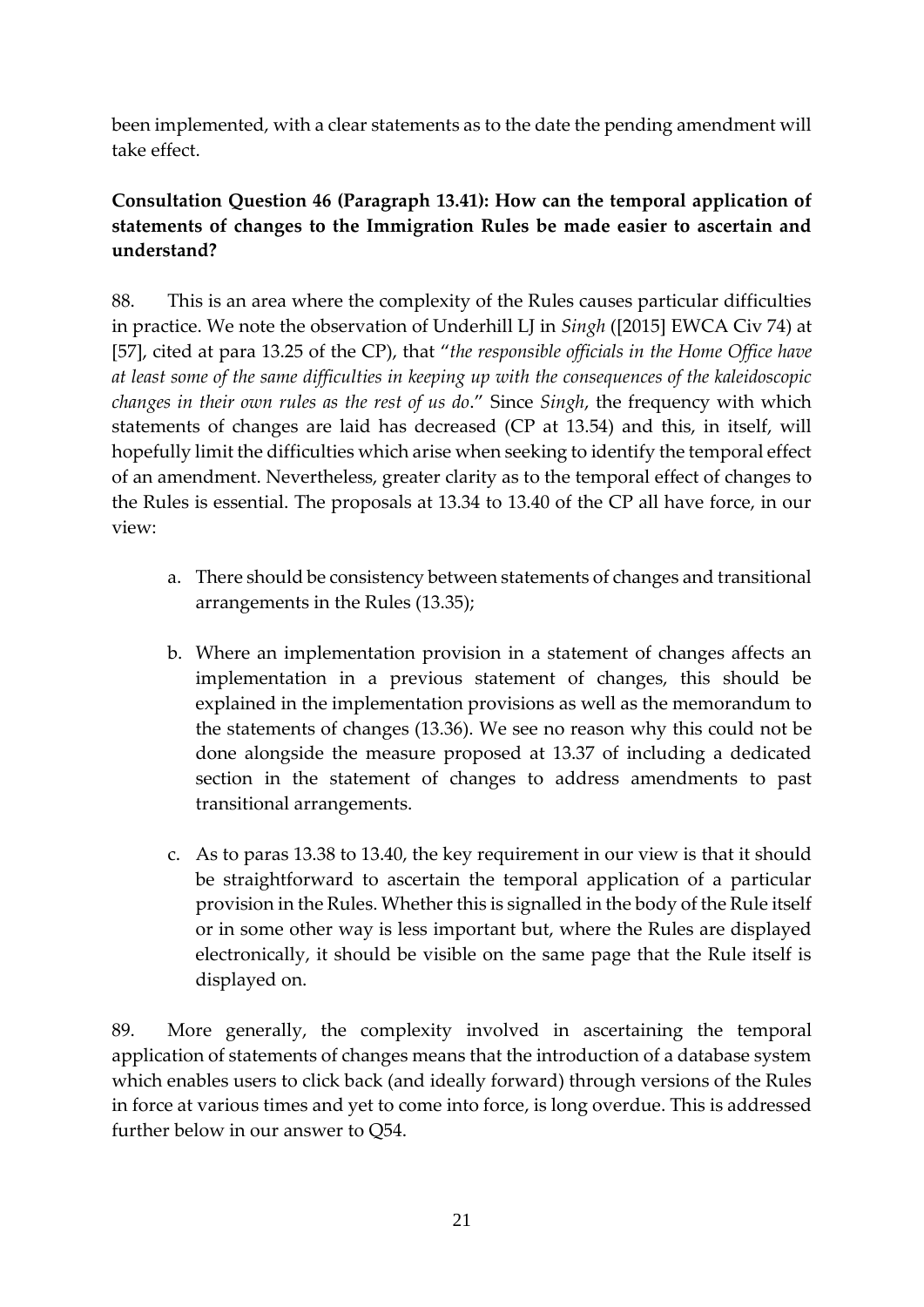## **Consultation Question 47 (Paragraph 13.50): Is the current method of archiving sufficient? Would it become sufficient if dates of commencement were contained in the Immigration Rules themselves, or is a more sophisticated archiving system required?**

90. The current method of archiving, whereby a single consolidated pdf document containing the text of the Rules as in force during specified periods can be downloaded, is a significant improvement over what went before. <sup>10</sup> However, it falls short of what is required. Including dates of commencement within the Rules themselves would mark a further, incremental, improvement but, again, would not be sufficient.

91. In our view, what is required is a dynamic online database in the style of legislation.gov.uk or the Westlaw legislation service, which permits users to move back and forward in time through different versions of a given provision. This is addressed further below in our answer to Q54.

92. One contributor noted that the Upper Tribunal library maintains a version of the Rules with changes tracked, and suggested that they might be willing to share their work with the Home Office and cooperate on archiving issues in the future.

## **Consultation Question 48 (Paragraph 13.52): Do consultees agree that Appendix F (Archived Immigration Rules) and paragraphs 276DI to 276AI in Part 7 (Other categories) can be omitted from any redrafted Immigration Rules?**

93. We agree that these can be omitted.

## **Consultation Question 49 (Paragraph 13.57): What issues arise as a result of the frequency of changes to the Immigration Rules, and how might these be addressed?**

94. The more frequently the Rules change, the harder it is for advisors and others to keep track of what the Rules require at any given time. In our view an accessible and comprehensive database of the type described below in our answer to Q54 has the potential to significantly mitigate this effect.

**Consultation Question 50 (Paragraph 13.58): Do consultees agree that there should be, at most, two major changes to the Immigration Rules per year, unless there is an urgent need for additional changes? Should these follow the common commencement dates (April and October), or be issued according to a different cycle?** 

<sup>10</sup> See, e.g, the discussion in *Singh* at [58].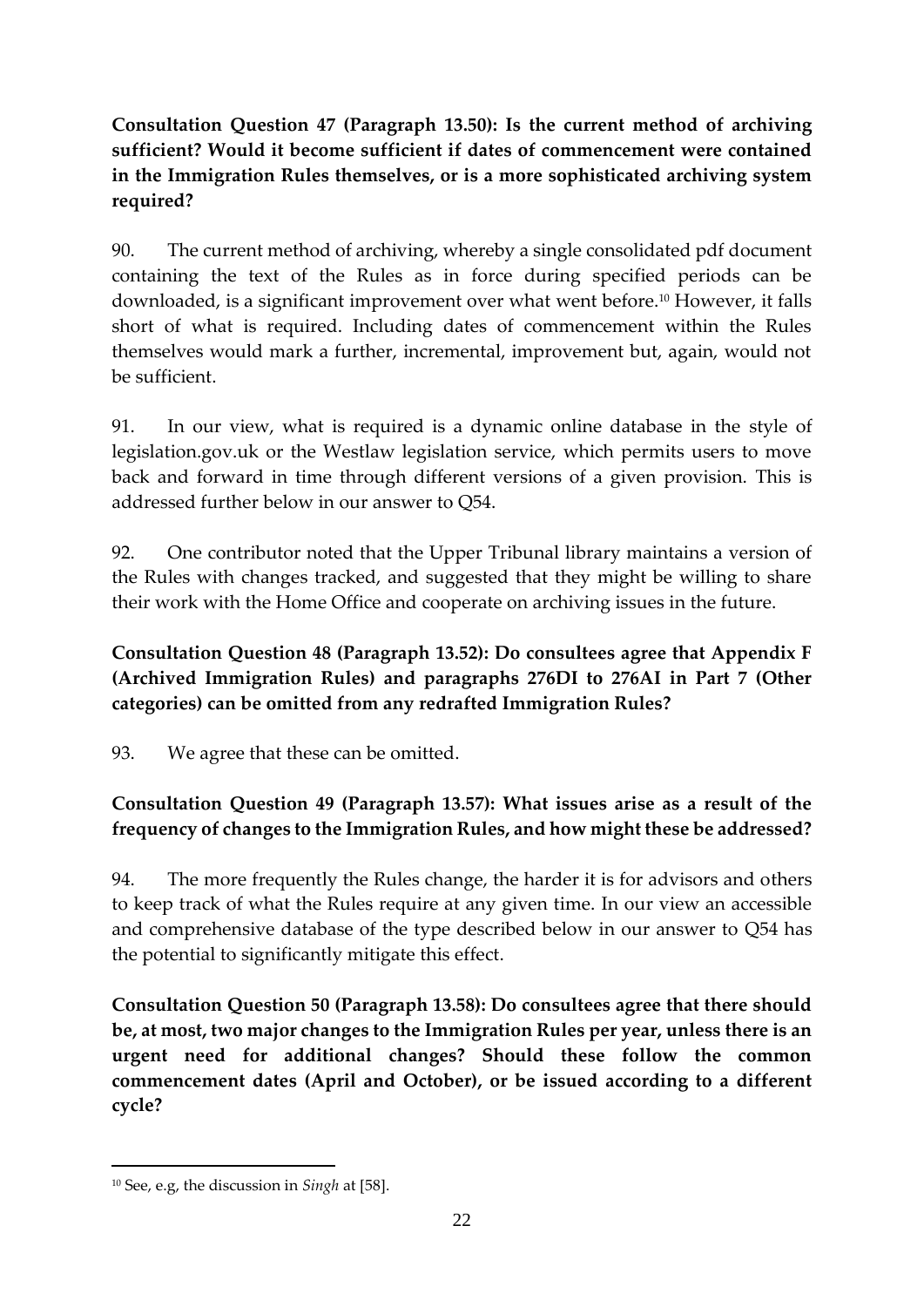95. The frequency with which the Rules change is inimical to clarity, certainty and consistency in immigration decision-making and undermines the rule of law. The analysis in the CP suggests that this may be improving. There is force in the suggestion that the number of major changes in a given year be limited so far as possible. Responding to decisions of the courts and/or addressing lacunae or errors in the current version of a Rule may necessitate amending outside that timetable. We have no view as to the specific timing of the statements of changes.

## **CHAPTER 14: HOW CAN TECHNOLOGY BE USED TO IMPROVE THE APPLICANT'S EXPERIENCE OF THE IMMIGRATION RULES?**

## **Consultation Question 51 (Paragraph 14.7): Could a common provisions approach to the presentation of the Immigration Rules function as effectively as the booklet approach through the use of hyperlinks?**

96. We broadly agree with the statement at para 14.4 that, "*with effective hyperlinks, the navigation of a single set of Rules might not differ significantly from the booklet approach*." However, for this to work effectively, it is likely that a degree of curation will be required whereby, at the very least, there is a separate index page for each category which links to the provisions in the Rules relevant to that category, and excludes irrelevant material.

97. We note here also what is said at 14.17, to the effect that it may be possible to design an online platform which, through the use of a series of drop down questions, would be able to isolate the Rules and common provisions relevant to a particular individual, drawing them together into an "*individual booklet*." To the extent that technology and resources permit this approach, now or in the future, it seems to us to be an ideal solution *if* properly and accurately implemented. If effective, it would get applicants as close as possible to the position where they are told "*all information relevant to their case, and none that is not*."<sup>11</sup>

## **Consultation Question 52 (Paragraph 14.10): We seek views on whether and how guidance can more clearly be linked to the relevant Immigration Rules.**

98. We refer to our answer to Q7 above regarding the proliferation of guidance documentation relating to the Rules. If the guidance which supplements the Rules is lengthy and diffuse in nature, that presents significant practical obstacles to linking the Rules to guidance.

99. With that caveat, our view is that relevant guidance plainly should be accessible from the Rules. If a decision is taken to alter the balance between

<sup>&</sup>lt;sup>11</sup> CP 14.20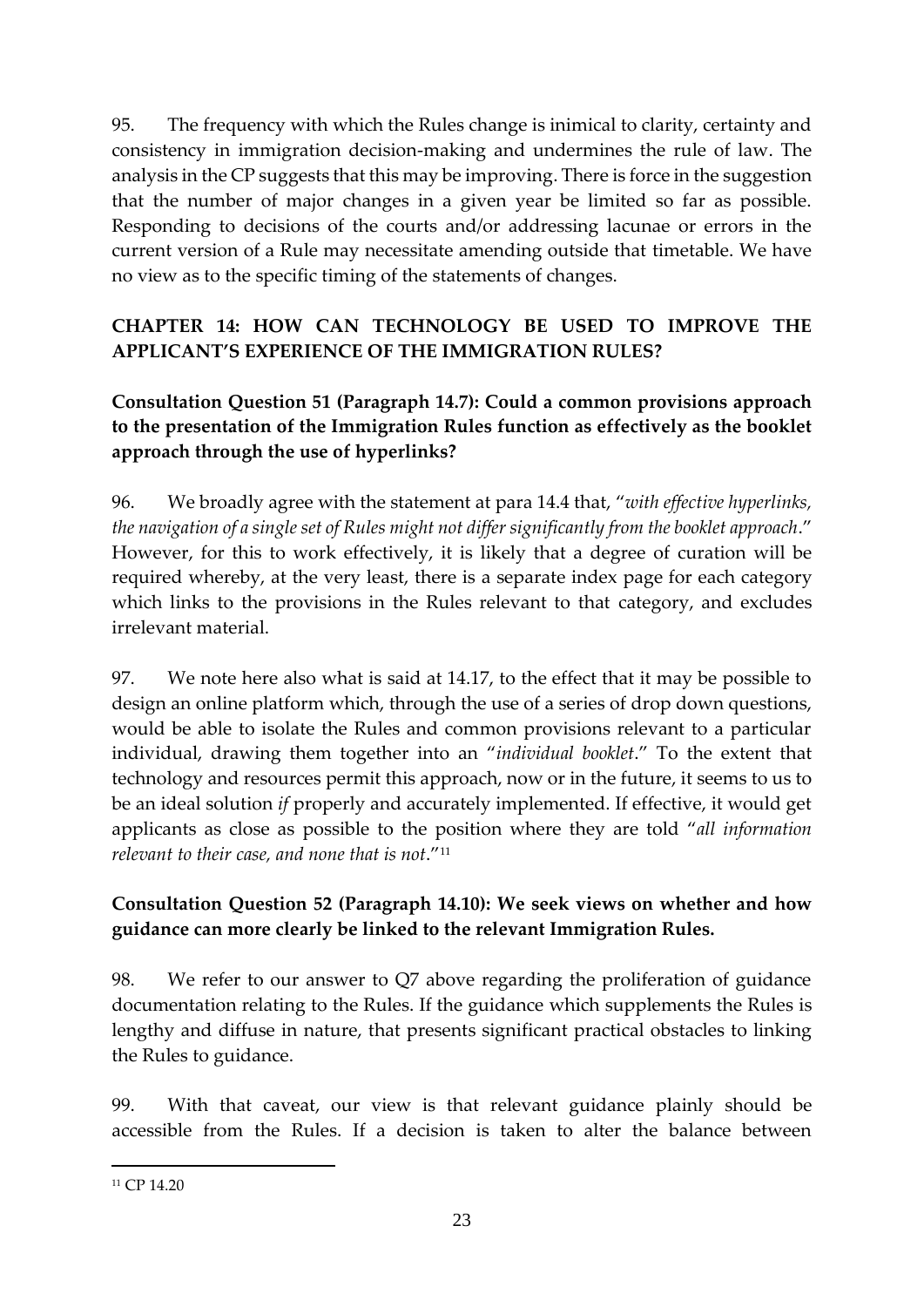prescription and discretion in favour of greater discretion on the part of decisionmakers, there is an even greater imperative for this.

100. How this is done in practice may depend on whether a "*common provisions*" approach or a "*booklet*" approach is adopted (see Q22 above):

- a. If the common provisions approach is taken and there is a move to the Rules being presented online in smaller portions (ideally, displaying only a single rule at one time) there would have to be links to potentially relevant guidance alongside each individual Rule (whether in a sidebar, a footnote, or otherwise);
- b. If a booklet approach is used it may be sufficient to flag relevant guidance in the contents page or as part of the overview. That said, the ability to link to relevant guidance whilst viewing any given Rule relevant to an application under a particular category is still likely to assist in simplifying the process.

101. Whilst guidance documents should be available in pdf format<sup>12</sup>, we would suggest that the default format when linking to guidance from the Rules should be html. This will avoid users having to switch between different programmes when considering a Rule alongside relevant guidance, which could cause particular difficulties when using a mobile device.

102. If resources permit, rather than simply providing a link from the Rules to a given guidance document, specific provisions within the Rules could be linked directly to the passages within the guidance relevant to those provisions. This would only work if the guidance was drafted with discipline and precision. If guidance relevant to a particular provision spans multiple paragraphs located at various points in a lengthy guidance document (or multiple documents), this will not be practicable.

## **Consultation Question 53 (Paragraph 14.15): In what ways is the online application process and in-person appointment system as developed to date an improvement on a paper application system? Are there any areas where it is problematic?**

103. We are not in a position to comment on the working of the online application process and appointment system per se. However, please see the response above to Q9 identifying concerns about the inability to access full pdf copies of application forms online.

<sup>&</sup>lt;sup>12</sup> This is particularly important for archiving purposes.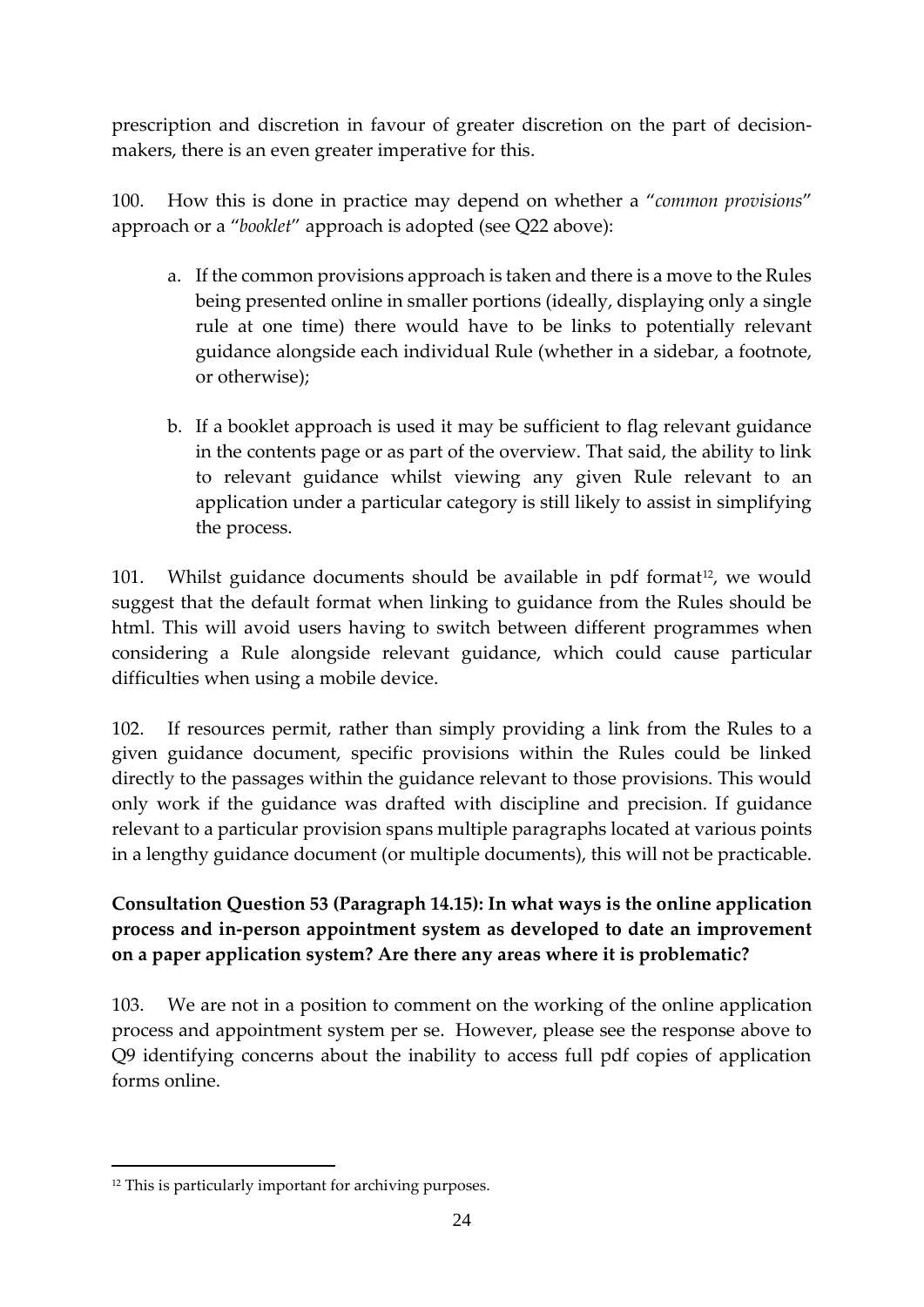**Consultation Question 54 (Paragraph 14.23): Do consultees agree with the areas we have identified as the principal ways in which modern technology could be used to help simplify the Immigration Rules? Are there other possible approaches which we have not considered?** 

104. We broadly agree.

1

105. The presentation of the Rules online can be significantly improved. The first step must be a move to Rules being displayed on screen individually, rather than tranches of multiple Rules being displayed together. This would significantly improve readability and navigability.

106. For the online delivery of the Rules to be as useful as possible, however, the system that is deployed needs to go further than this. From the meeting which took place between the Law Commission and the Bar Council on 22 March 2019 it was apparent that there was strong support for the Rules to be made accessible via a portal similar to that found on Westlaw or legislation.gov.uk. Aspects of this which are particularly useful include:

- a. The provision is displayed in the form that is currently in force; $13$
- b. Amended portions of the provision are identified (e.g. by being placed in square brackets), including parts of the provision where text has been repealed, and the source and timing of each amendment is identified (and linked to in a footnote);
- c. Commencement dates are identified;
- d. Pending amendments and provisions which are not yet in force are identified;
- e. Relevant saving and transitional provisions are identified;
- f. The entire piece of legislation can be downloaded in PDF format, and it is also possible to download a selection of provisions (including, e.g., a whole Part); and
- g. Critically, there is a facility to scroll back through past versions of the provision, with a clear indication of the period during which each version of the provision was in force. Ideally, there should also be an option to click

<sup>13</sup> Assuming the database is up-to-date which, regrettably, is not always the case with legislation.gov.uk.